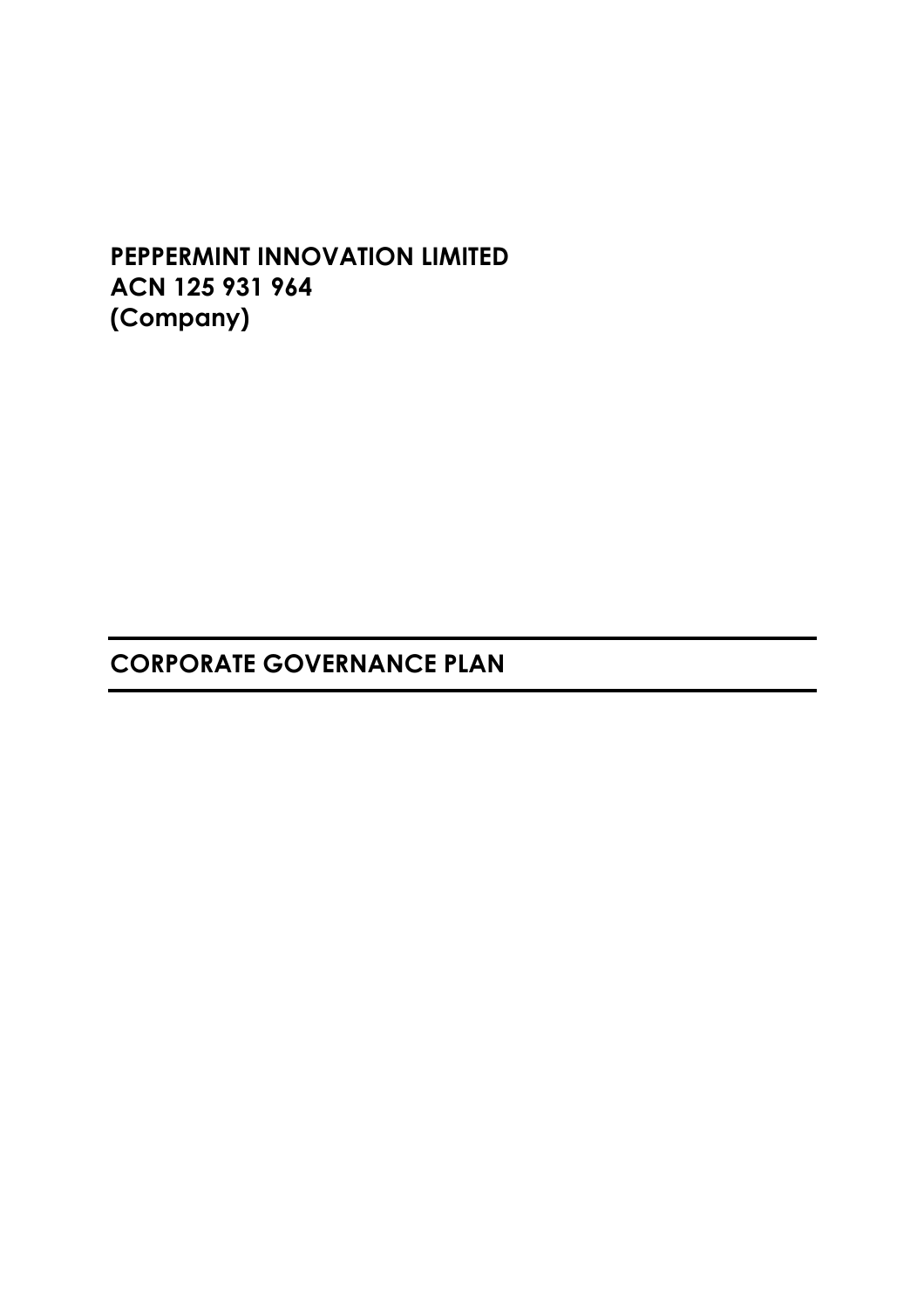**TABLE OF CONTENTS**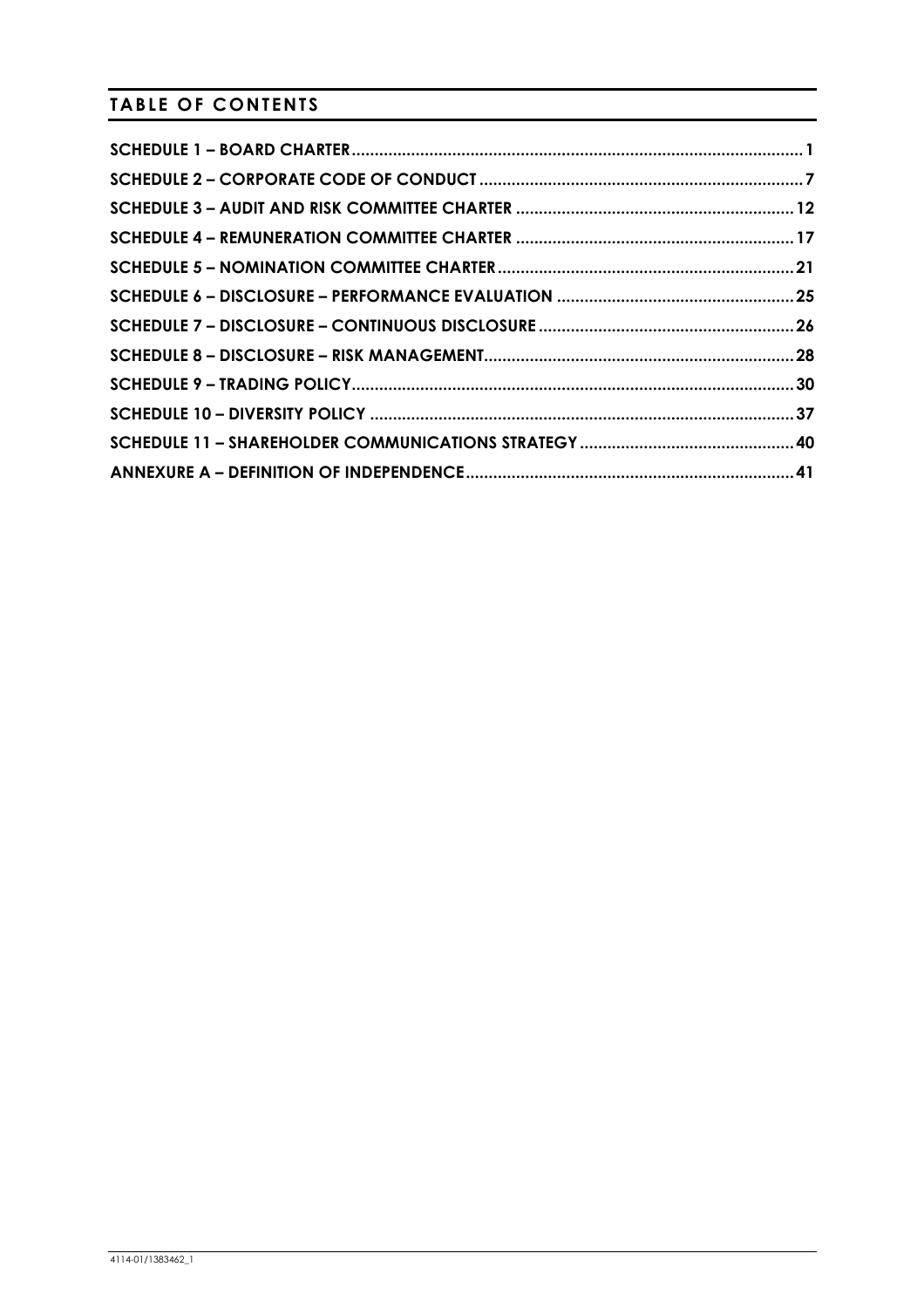# **SCHEDULE 1 – BOARD CHARTER**

#### **1. ROLE OF THE BOARD**

The role of the Board is to provide overall strategic guidance and effective oversight of management. The Board derives its authority to act from the Company's Constitution.

### **2. THE BOARD'S RELATIONSHIP WITH MANAGEMENT**

- (a) The Board shall delegate responsibility for the day-to-day operations and administration of the Company to the Chief Executive Officer/Managing Director.
- (b) Specific limits on the authority delegated to the Chief Executive Officer/Managing Director and the Executive Team must be set out in the Delegated Authorities approved by the Board.
- (c) The role of management is to support the Chief Executive Officer/Managing Director and implement the running of the general operations and financial business of the Company, in accordance with the delegated authority of the Board.
- (d) In addition to formal reporting structures, members of the Board are encouraged to have direct communications with management and other employees within the Group to facilitate the carrying out of their duties as Directors.

# **3. SPECIFIC RESPONSIBILITIES OF THE BOARD**

In addition to matters it is expressly required by law to approve, the Board has reserved the following matters to itself.

- (a) Driving the strategic direction of the Company, ensuring appropriate resources are available to meet objectives and monitoring management's performance.
- (b) Appointment, and where necessary, the replacement, of the Chief Executive Officer/Managing Director and other senior executives and the determination of their terms and conditions including remuneration and termination.
- (c) Approving the Company's remuneration framework.
- (d) Monitoring the timeliness and effectiveness of reporting to Shareholders.
- (e) Reviewing and ratifying systems of audit, risk management and internal compliance and control, codes of conduct and legal compliance to minimise the possibility of the Company operating beyond acceptable risk parameters.
- (f) Approving and monitoring the progress of major capital expenditure, capital management and significant acquisitions and divestitures.
- (g) Approving and monitoring the budget and the adequacy and integrity of financial and other reporting such that the financial performance of the company has sufficient clarity to be actively monitored.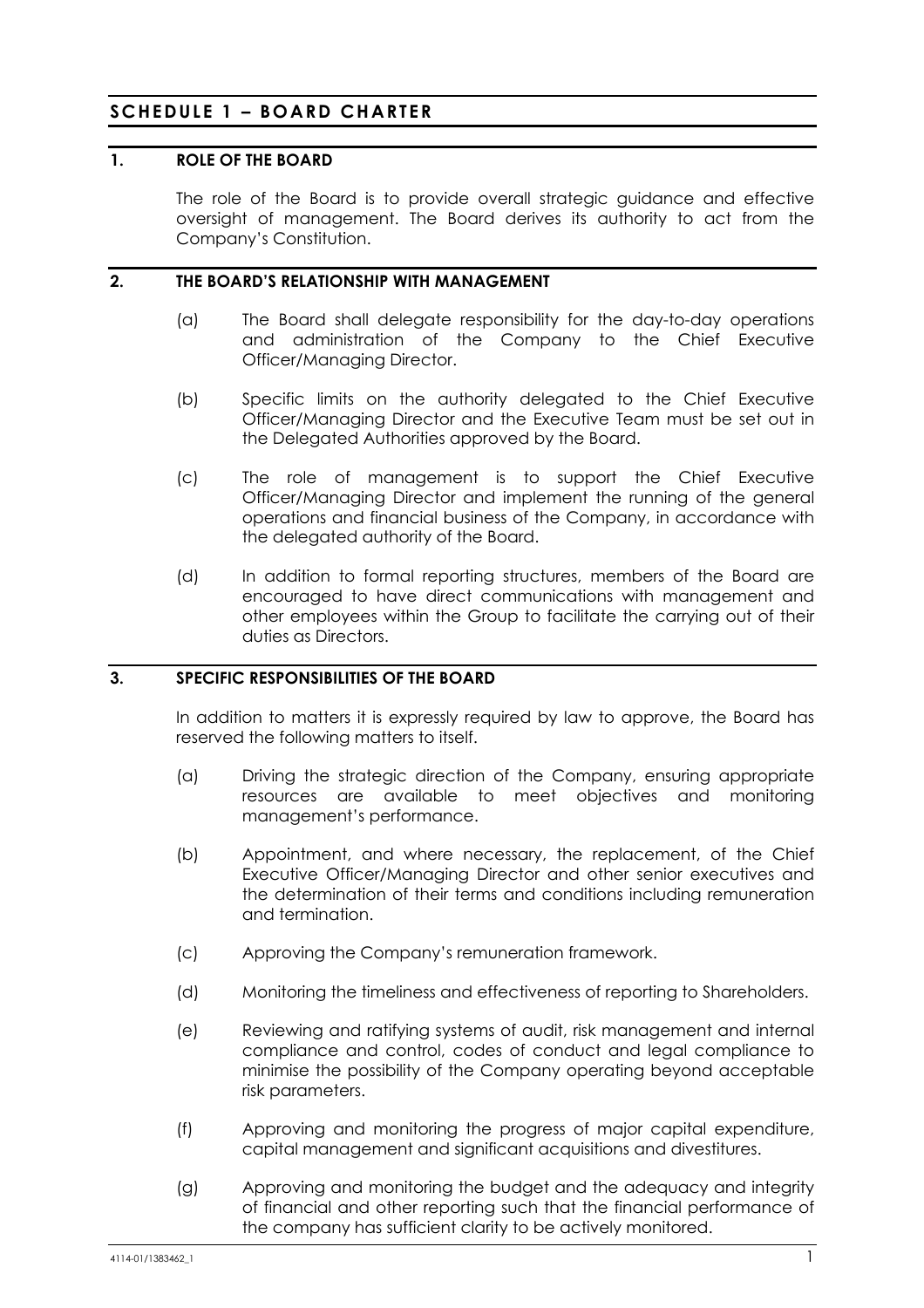- (h) Approving the annual, half yearly and quarterly accounts.
- (i) Approving significant changes to the organisational structure.
- (j) Approving decisions affecting the Company's capital, including determining the Company's dividend policy and declaring dividends.
- (k) Recommending to shareholders the appointment of the external auditor as and when their appointment or re-appointment is required to be approved by them (in accordance with the ASX Listing Rules if applicable).
- (l) Ensuring a high standard of corporate governance practice and regulatory compliance and promoting ethical and responsible decision making.
- (m) Procuring appropriate professional development opportunities for Directors to develop and maintain the skills and knowledge needed to perform their role as Directors effectively.

# **2. COMPOSITION OF THE BOARD**

- (a) The Board should comprise Directors with a mix of qualifications, experience and expertise which will assist the Board in fulfilling its responsibilities, as well as assisting the Company in achieving growth and delivering value to shareholders.
- (b) In appointing new members to the Board, consideration must be given to the demonstrated ability and also future potential of the appointee to contribute to the ongoing effectiveness of the Board, to exercise sound business judgement, to commit the necessary time to fulfil the requirements of the role effectively and to contribute to the development of the strategic direction of the Company.
- (c) The composition of the Board is to be reviewed regularly against the Company's Board skills matrix prepared and maintained by the Nominations Committee to ensure the appropriate mix of skills and expertise is present to facilitate successful strategic direction.
- (d) Where practical, the majority of the Board should be comprised of nonexecutive Directors. Where practical, at least 50% of the Board should be independent.
	- (i) An independent Director is a director who is free of any interest, position, association or relationship that might influence, or reasonably be perceived to influence, in a material respect his or her capacity to bring an independent judgement to bear on issues before the Board and to act in the best interests of the Company and its security holders generally.
	- (ii) In considering whether a Director is independent, the Board should consider the definition of what constitutes independence as detailed in Box 2.3 of the ASX Corporate Governance Council's *Corporate Governance Principles and Recommendations 3rd Edition* as set out in Annexure A (**Independence Tests**).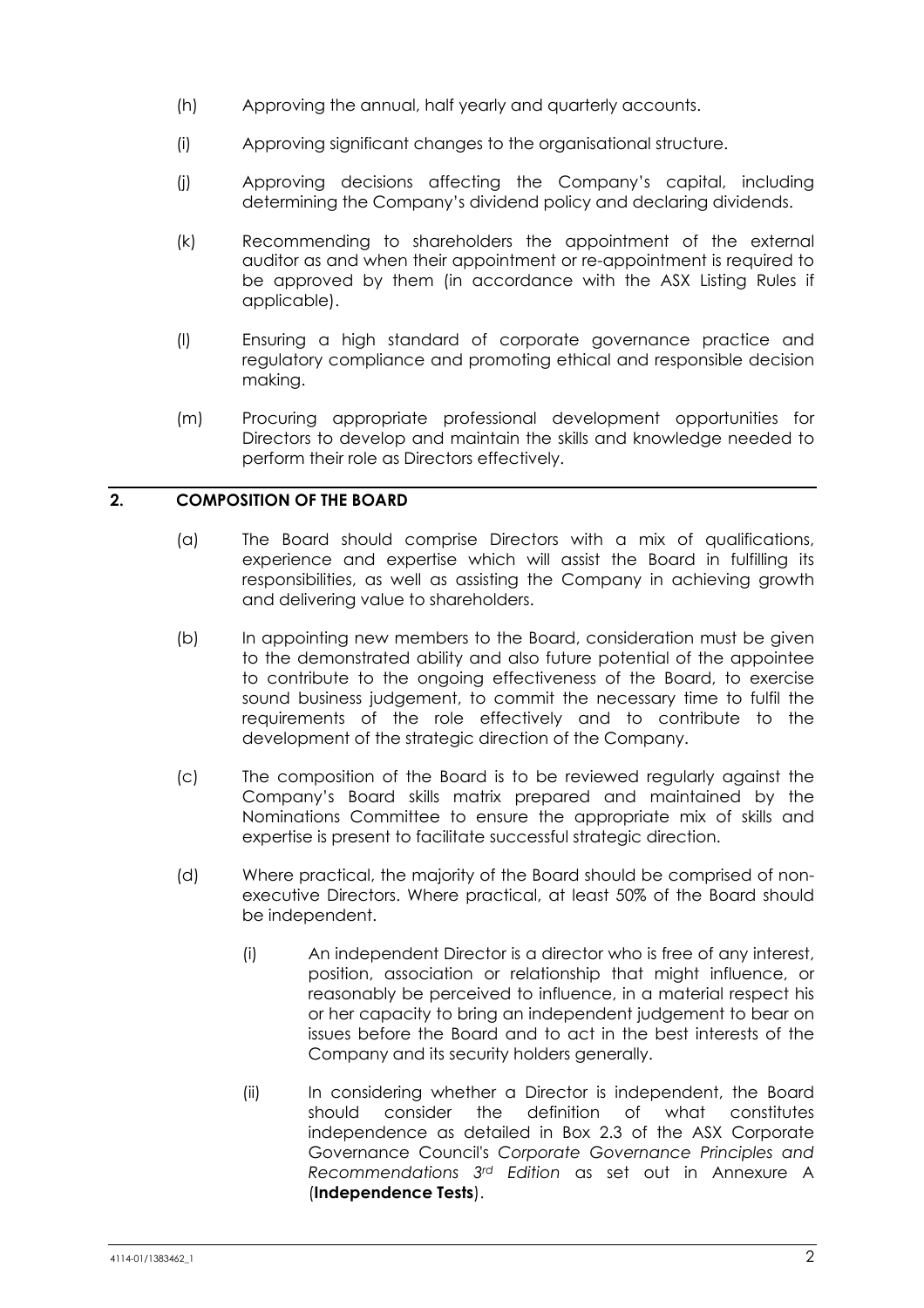- (e) Prior to the Board proposing re-election of non-executive Directors, their performance will be evaluated by the Remuneration and Nomination Committee to ensure that they continue to contribute effectively to the Board.
- (f) The Company must disclose the length of service of each Director in, or in conjunction with, its Annual Report.
- (g) The Company must disclose the relevant qualifications and experience of each Board Member in, or in conjunction with, its Annual Report.

# **3. DIRECTOR RESPONSIBILITIES**

- (a) Where a Director has an interest, position, association or relationship of the type described in the Independence Tests, but the Board is of the opinion that it does not compromise the independence of the Director, the Company must disclose the nature of the interest, position, association or relationship in question and an explanation of why the Board is of that opinion.
- (b) Directors must disclose their interests, positions, associations or relationships. The independence of the Directors should be regularly assessed by the Board in light of the interests disclosed by them.
- (c) Directors are expected to bring their independent views and judgement to the Board and must declare immediately to the Board any potential or active conflicts of interest.
- (d) Directors must declare immediately to the Board, and the Board will determine whether to declare to the market, any loss of independence.
- (e) No member of the Board (other than a Managing Director) may serve for more than three years or past the third annual general meeting following their appointment, whichever is the longer, without being reelected by the shareholders.

# **4. THE ROLE OF THE CHAIRMAN**

- (a) The Chairman is responsible for the leadership of the Board, ensuring it is effective, setting the agenda of the Board, conducting the Board meetings, ensuring then approving that an accurate record of the minutes of board meetings is held by the Company and conducting the shareholder meetings.
- (b) Where practical, the Chairman should be a non-executive Director. If a Chairman ceases to be an independent Director then the Board will consider appointing a lead independent Director.
- (c) Where practical, the Chief Executive Officer/Managing Director should not be the Chairman of the Company during his term as Chief Executive Officer/Managing Director or in the future.
- (d) The Chairman must be able to commit the time to discharge the role effectively.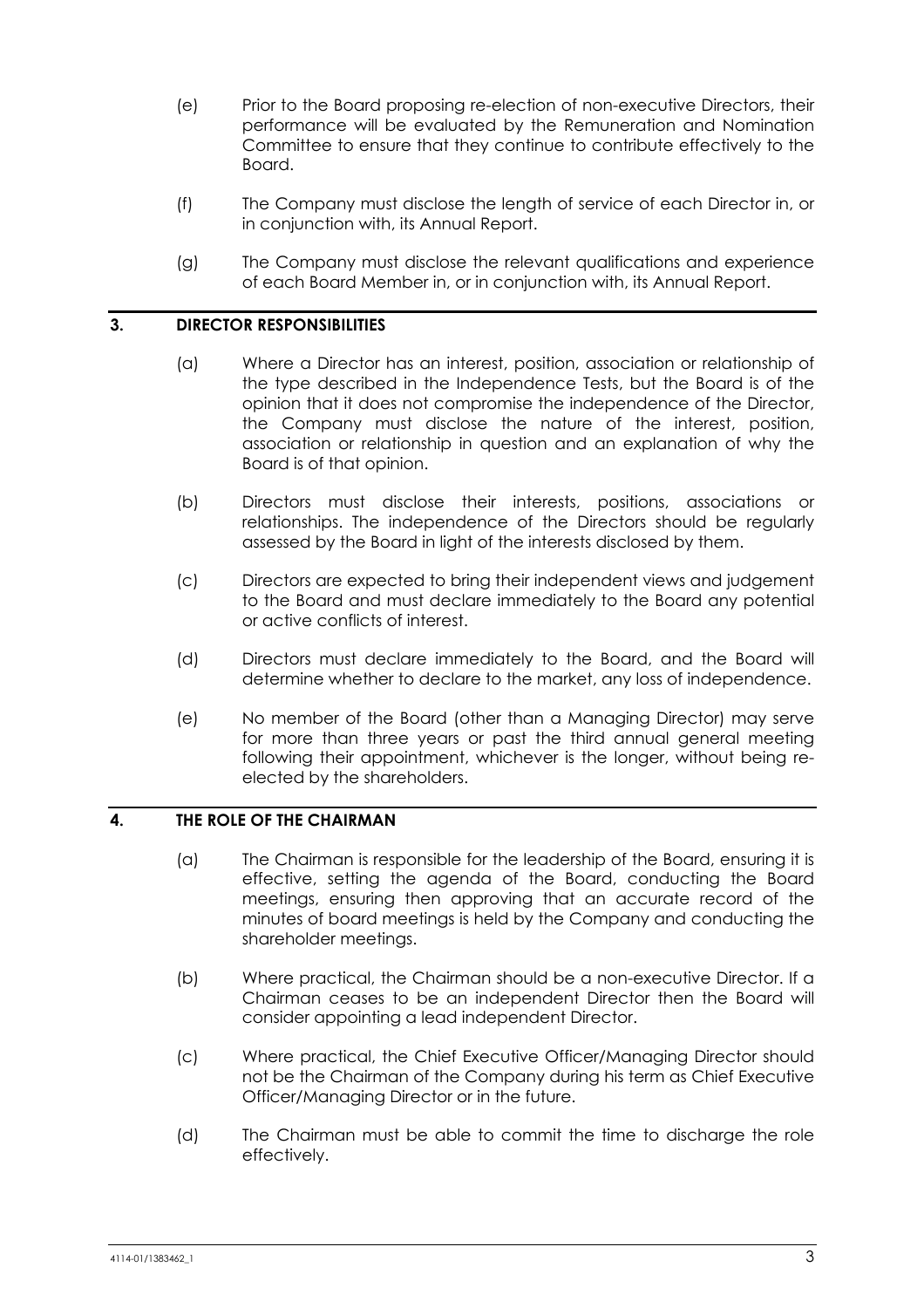- (e) The Chairman should facilitate the effective contribution of all Directors and promote constructive and respectful relations between Board members and management.
- (f) In the event that the Chairman is absent from a meeting of the Board then the Board shall appoint a Chairman for that meeting in an Acting capacity

# **5. BOARD COMMITTEES**

- (a) Once the Board is of a sufficient size and structure, reflecting that the Company's operations are of a sufficient magnitude, to assist the Board in fulfilling its duties, the Board must establish the following committees, each with written charters:
	- (i) Audit and Risk Committee;
	- (ii) Remuneration Committee; and
	- (iii) Nomination Committee.
- (b) The charter of each Committee must be approved by the Board and reviewed following any applicable regulatory changes.
- (c) The Board will ensure that the Committees are sufficiently funded to enable them to fulfil their roles and discharge their responsibilities.
- (d) Members of Committees are appointed by the Board. The Board may appoint additional Directors to Committees or remove and replace members of Committees by resolution.
- (e) The Company must disclose the members and Chairman of each Committee in, or in conjunction with, its annual report.
- (f) The minutes of each Committee meeting shall be provided to the Board at the next occasion the Board meets following approval of the minutes of such Committee meeting.
- (g) The Company must disclose in, or in conjunction with, its annual report, in relation to each reporting period relevant to a Committee, the number of times each Committee met throughout the period and the individual attendances of the members at those Committee meetings.
- (h) Where the Board does not consider that the Company will benefit from a particular separate committee:
	- (i) the Board must carry out the duties that would ordinarily be assigned to that committee under the written terms of reference for that committee; and
	- (ii) the Company must disclose in, or in conjunction with, its annual report:
		- (A) the fact a Committee has not been established; or
		- (B) if an Audit and Risk Committee has not been established, the processes the Board employs that independently verify and safeguard the integrity of its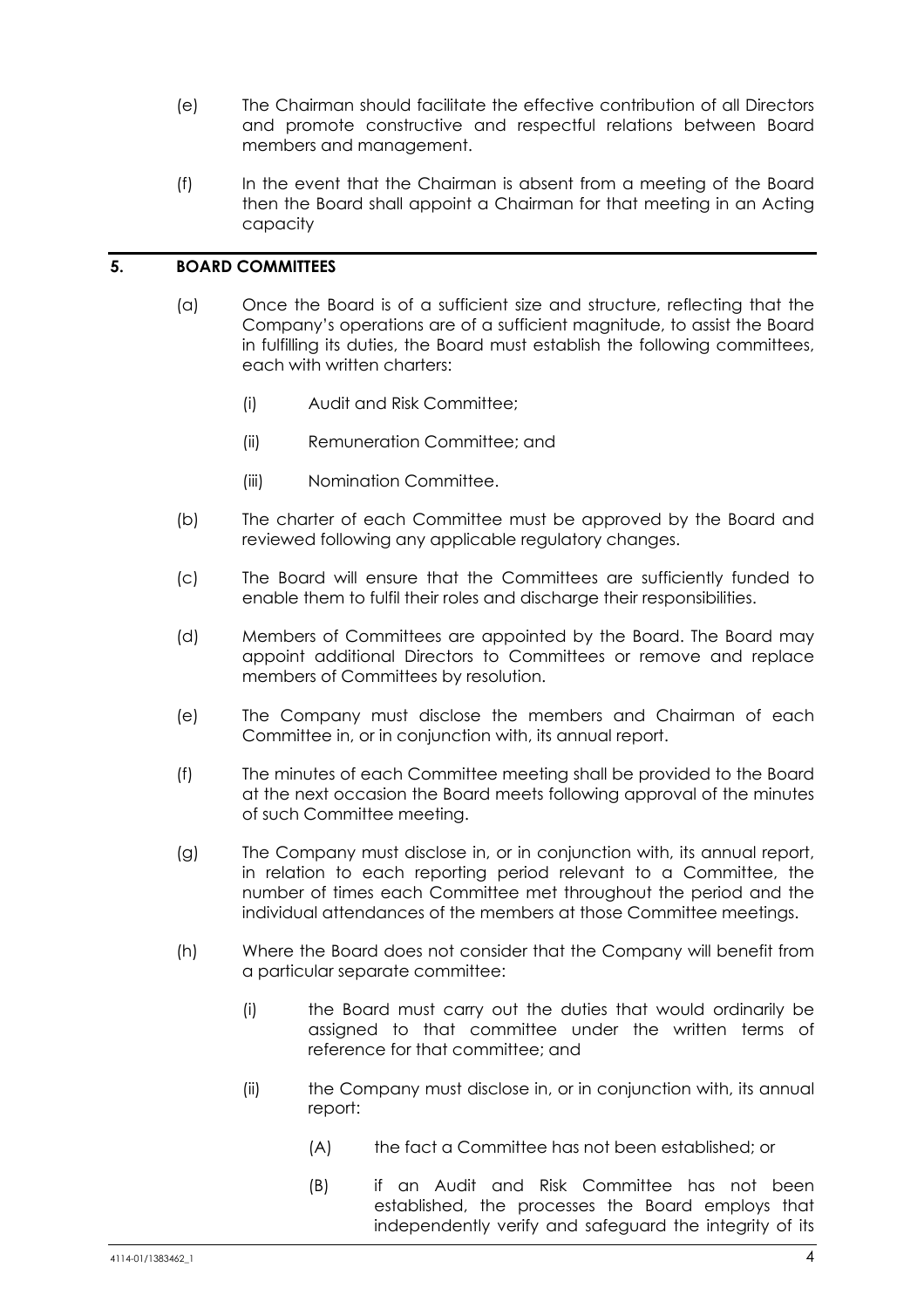financial reporting, including the processes for the appointment and removal of the external auditor and the rotation of the audit engagement partner, and the process it employs for overseeing the Company's risk management framework.

#### **6. BOARD MEETINGS**

- (a) The Directors may determine the quorum necessary for the transaction of business at a meeting, however, until otherwise determined, there must be two Directors present at a meeting to constitute a quorum.
- (b) The Board will schedule formal Board meetings at least quarterly and hold additional meetings, including by telephone, as may be required.
- (c) Non-executive Directors may confer at scheduled times without management being present.
- (d) The minutes of each Board meeting shall be prepared by the Company Secretary, approved by the Chairman and circulated to Directors after each meeting.
- (e) The Company Secretary shall ensure that the business at Board and committee meetings is accurately captured in the minutes.
- (f) The Company Secretary shall co-ordinate the timely completion and distribution of Board and committee papers for each meeting of the Board and any committee.
- (g) Minutes of meetings must be approved at the next Board meeting.
- (h) Further details regarding Board meetings are set out in the Company's Constitution.

# **7. THE COMPANY SECRETARY**

- (a) When requested by the Board, the Company Secretary will facilitate the flow of information of the Board, between the Board and its Committees and between senior executives and non-executive Directors.
- (b) The Company Secretary is accountable directly to the Board, through the Chair, on all matters to do with the proper functioning of the Board.
- (c) The Company Secretary is to facilitate the induction and professional development of Directors.
- (d) The Company Secretary is to facilitate and monitor the implementation of Board policies and procedures.
- (e) The Company Secretary is to provide advice to the Board on corporate governance matters, the application of the Company's Constitution, the ASX Listing Rules and applicable other laws.
- (f) All Directors have access to the advice and services provided by the Company Secretary.
- (g) The Board has the responsibility for the appointment and removal, by resolution, of the Company Secretary.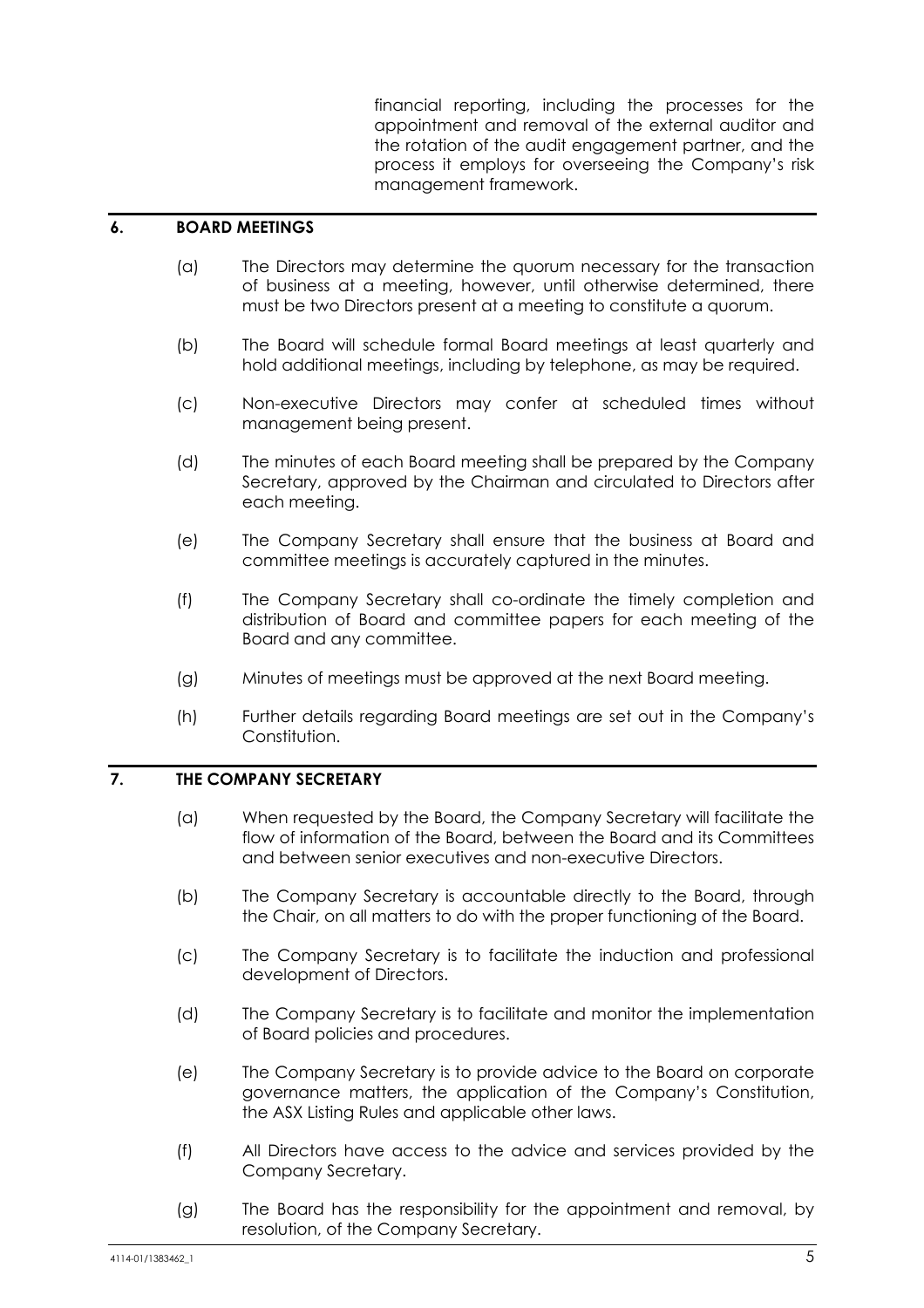# **8. ACCESS TO ADVICE**

- (a) All Directors have unrestricted access to company records and information except where the Board determines that such access would be adverse to the Company's interests.
- (b) All Directors may consult management and employees as required to enable them to discharge their duties as Directors.
- (c) The Board, Committees or individual Directors may seek independent external professional advice as considered necessary at the expense of the Company, subject to prior consultation with the Chairman. A copy of any such advice received is made available to all members of the Board.

# **9. PERFORMANCE REVIEW**

The Nomination Committee shall conduct an annual performance review of the Board that:

- (a) compares the performance of the Board with the requirements of its Charter<sup>.</sup>
- (b) critically reviews the mix of the Board; and
- (c) suggests any amendments to the Charter as are deemed necessary or appropriate.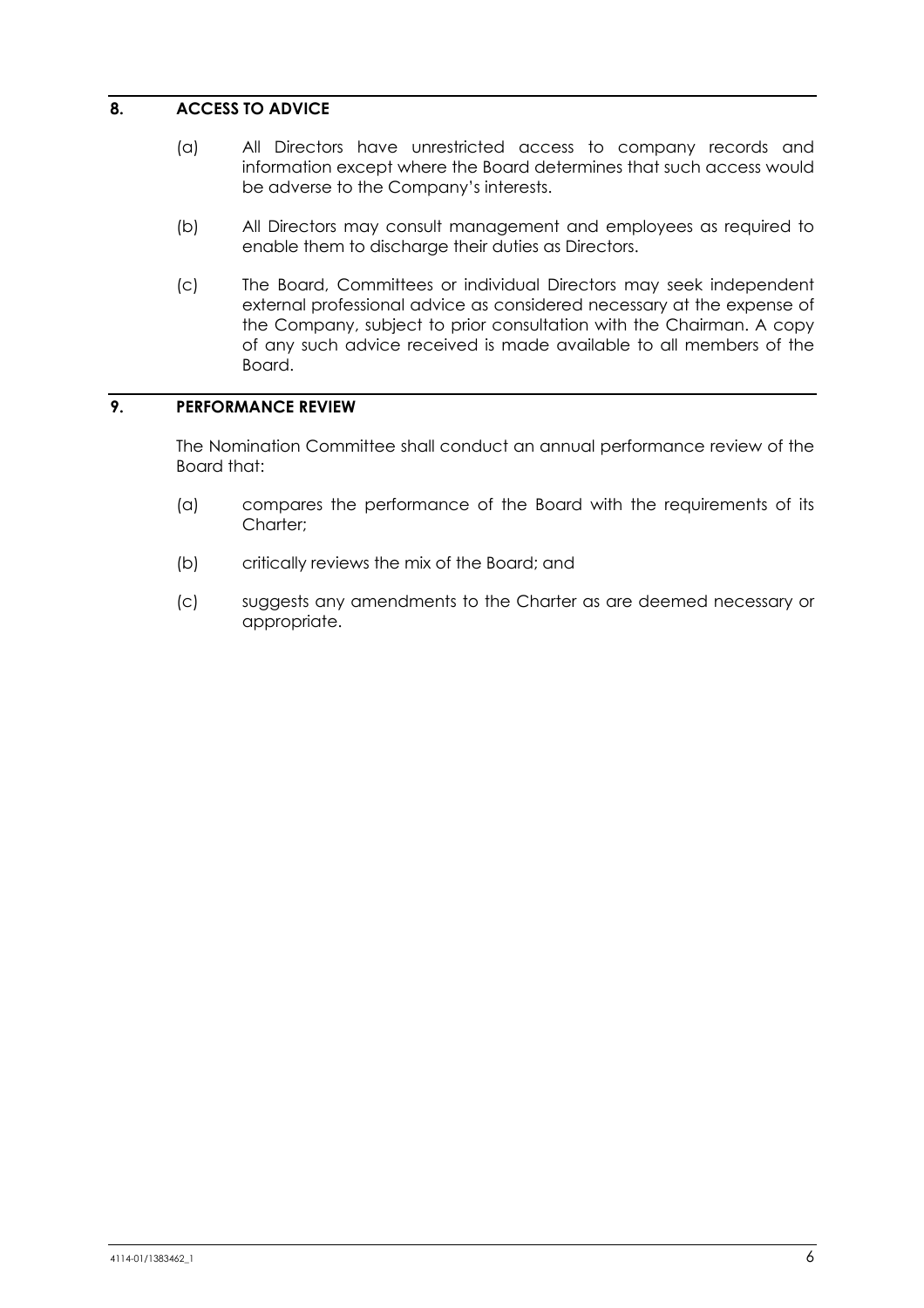# **SCHEDULE 2 – CORPORATE CODE OF CONDUCT**

# **1. PURPOSE**

The purpose of this Corporate Code of Conduct is to provide a framework for decisions and actions in relation to ethical conduct in employment. It underpins the Company's commitment to integrity and fair dealing in its business affairs and to a duty of care to all employees, clients and stakeholders. The document sets out the principles covering appropriate conduct in a variety of contexts and outlines the minimum standard of behaviour expected from employees.

# **2. ACCOUNTABILITIES**

#### **2.1 Managers and Supervisors**

Managers and supervisors are responsible and accountable for:

- (a) undertaking their duties and behaving in a manner that is consistent with the provisions of the Code of Conduct;
- (b) the effective implementation, promotion and support of the Code of Conduct in their areas of responsibility; and
- (c) ensuring employees under their control understand and follow the provisions outlined in the Code of Conduct.

#### **2.2 Employees**

All employees are responsible for:

- (a) undertaking their duties in a manner that is consistent with the provisions of the Code of Conduct;
- (b) reporting suspected corrupt conduct; and
- (c) reporting any departure from the Code of Conduct by themselves or others.

# **3. PERSONAL AND PROFESSIONAL BEHAVIOUR**

When carrying out your duties, you should:

- (a) behave honestly and with integrity and report other employees who are behaving dishonestly;
- (b) carry out your work with integrity and to a high standard and in particular, commit to the Company's policy of producing quality goods and services;
- (c) operate within the law at all times;
- (d) act in the best interests of the Company;
- (e) follow the policies of the Company; and
- (f) act in an appropriate business-like manner when representing the Company in public forums.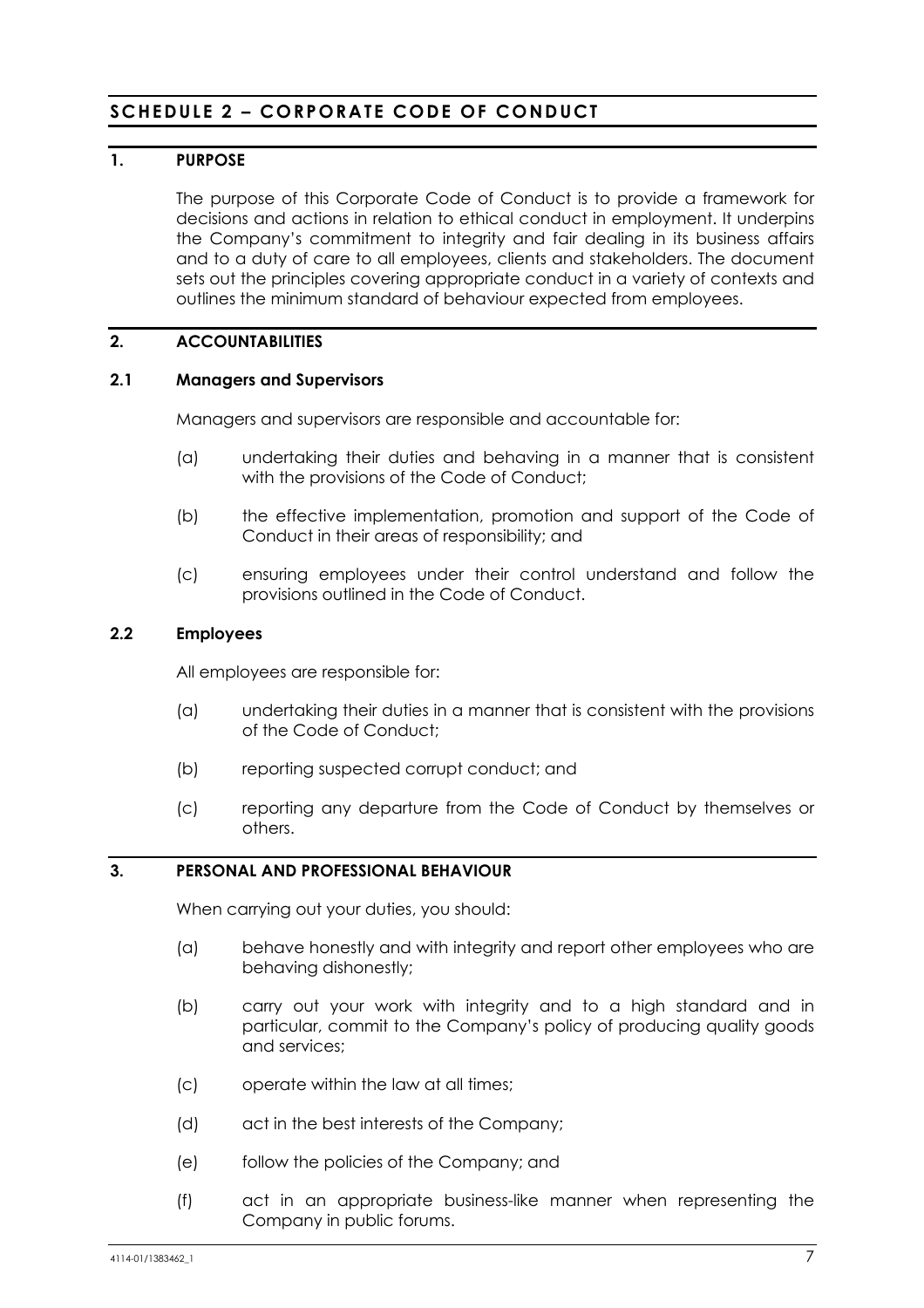# **4. CONFLICT OF INTEREST**

Potential for conflict of interest arises when it is likely that you could be influenced, or it could be perceived that you are influenced by a personal interest when carrying out your duties. Conflicts of interest that lead to biased decision making may constitute corrupt conduct.

- (a) Some situations that may give rise to a conflict of interest include situations where you have:
	- (i) financial interests in a matter the Company deals with or you are aware that your friends or relatives have a financial interest in the matter;
	- (ii) directorships/management of outside organisations;
	- (iii) membership of boards of outside organisations;
	- (iv) personal relationships with people the Company is dealing with which go beyond the level of a professional working relationship;
	- (v) secondary employment, business, commercial, or other activities outside of the workplace which impacts on your duty and obligations to the Company;
	- (vi) access to information that can be used for personal gain; and
	- (vii) offer of an inducement.
- (b) You may often be the only person aware of the potential for conflict. It is your responsibility to avoid any conflict from arising that could compromise your ability to perform your duties impartially. You must report any potential or actual conflicts of interest to your manager.
- (c) If you are uncertain whether a conflict exists, you should discuss that matter with your manager and attempt to resolve any conflicts that may exist.
- (d) You must not submit or accept any bribe, or other improper inducement. Any such inducements are to be reported to your manager.

# **5. PUBLIC AND MEDIA COMMENT**

- (a) Individuals have a right to give their opinions on political and social issues in their private capacity as members of the community.
- (b) Employees must not make official comment on matters relating to the Company unless they are:
	- (i) authorised to do so by the Chief Executive Officer/Managing Director; or
	- (ii) giving evidence in court; or
	- (iii) otherwise authorised or required to by law.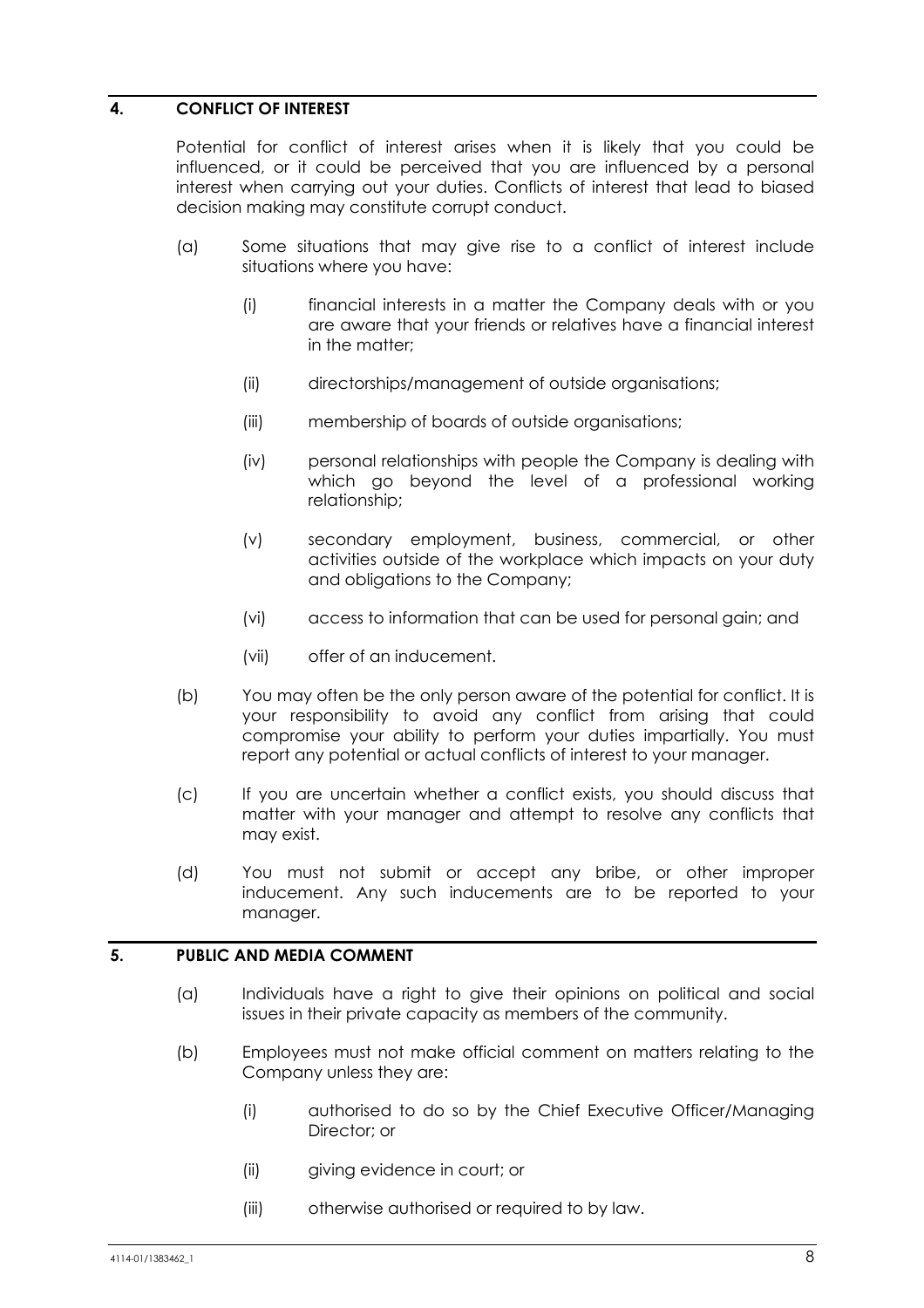- (c) Employees must not release unpublished or privileged information unless they have the authority to do so from the Chief Executive Officer/Managing Director.
- (d) The above restrictions apply except where prohibited by law, for example in relation to "whistleblowing".

### **6. USE OF COMPANY RESOURCES**

Requests to use Company resources outside core business time should be referred to management for approval.

If employees are authorised to use Company resources outside core business times they must take responsibility for maintaining, replacing, and safeguarding the property and following any special directions or conditions that apply.

Employees using Company resources *without* obtaining prior approval could face disciplinary and/or criminal action. Company resources are not to be used for any private commercial purposes.

# **7. SECURITY OF INFORMATION**

Employees are to make sure that confidential and sensitive information cannot be accessed by unauthorised persons. Sensitive material should be securely stored overnight or when unattended. Employees must ensure that confidential information is only disclosed or discussed with people who are authorised to have access to it. It is considered a serious act of misconduct to deliberately release confidential documents or information to unauthorised persons, and may incur disciplinary action.

#### **8. INTELLECTUAL PROPERTY/COPYRIGHT**

Intellectual property includes the rights relating to scientific discoveries, industrial designs, trademarks, service marks, commercial names ad designations, and inventions and is valuable to the Company.

The Company is the owner of intellectual property created by employees in the course of their employment unless a specific prior agreement has been made. Employees must obtain written permission to use any such intellectual property from the Company Secretary/Chairman before making any use of that property for purposes other than as required in their role as employee.

# **9. DISCRIMINATION AND HARASSMENT**

Employees must not harass, discriminate, or support others who harass and discriminate against colleagues or members of the public on the grounds of sex, pregnancy, marital status, age, race (including their colour, nationality, descent, ethnic or religious background), physical or intellectual impairment, homosexuality or transgender.

Such harassment or discrimination may constitute an offence under legislation. The Company's executives should understand and apply the principles of equal employment opportunity.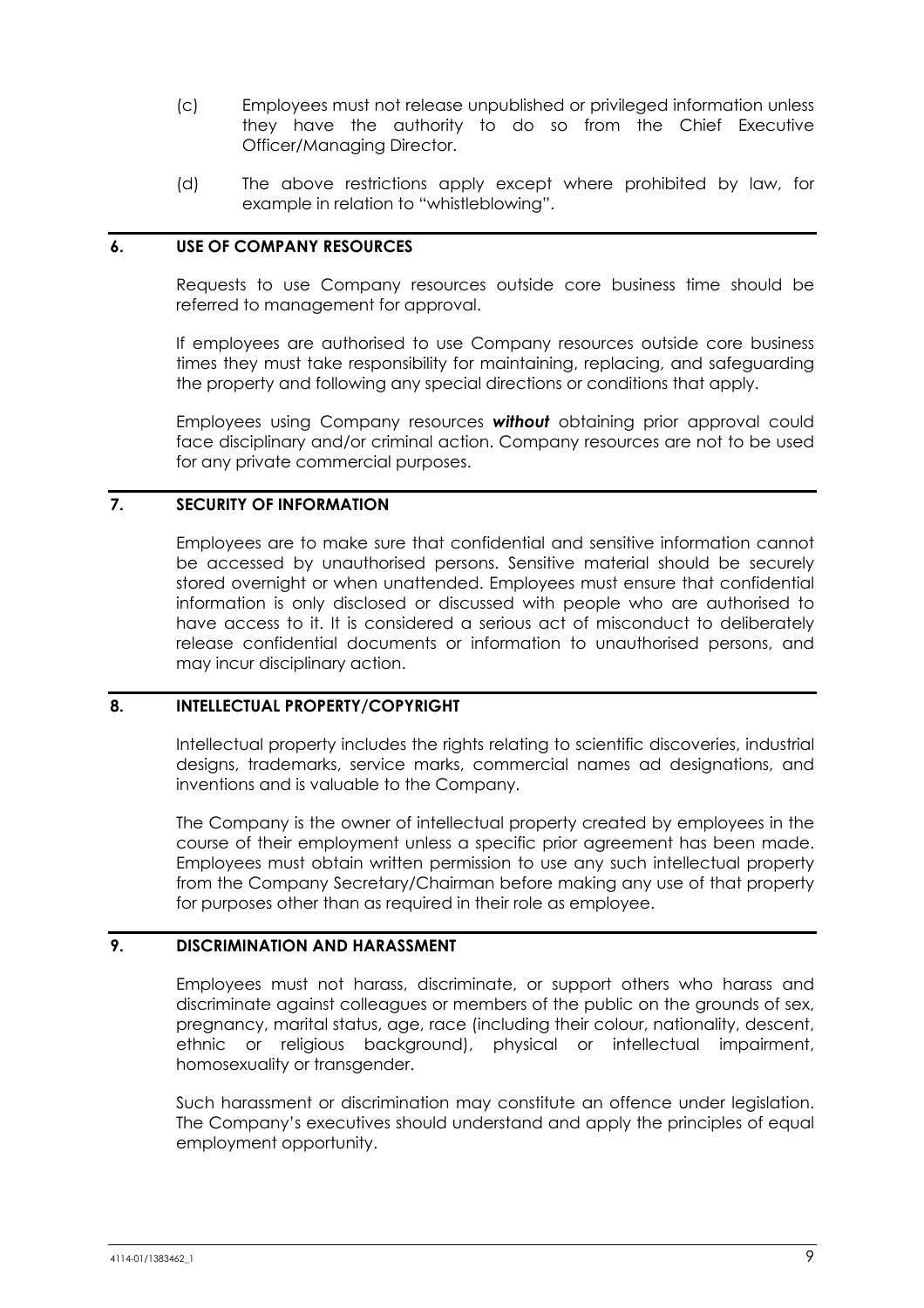# **10. CORRUPT CONDUCT**

Corrupt conduct involves the dishonest or partial use of power or position which results in one person/group being advantaged over another. Corruption can take many forms including, but not limited to:

- (a) official misconduct;
- (b) bribery and blackmail;
- (c) unauthorised use of confidential information;
- (d) fraud; and
- (e) theft.

Corrupt conduct will not be tolerated by the Company. Disciplinary action up to and including dismissal will be taken in the event of any employee participating in corrupt conduct.

# **11. OCCUPATIONAL HEALTH AND SAFETY**

It is the responsibility of all employees to act in accordance with occupational health and safety legislation, regulations and policies applicable to their respective organisations and to use security and safety equipment provided.

Specifically all employees are responsible for safety in their work area by:

- (a) following the safety and security directives of management;
- (b) advising management of areas where there is potential problem in safety and reporting suspicious occurrences; and
- (c) minimising risks in the workplace.

# **12. LEGISLATION**

It is essential that all employees comply with the laws and regulations of the countries in which we operate. Violations of such laws may have serious consequences for the Company and any individuals concerned. Any known violation must be reported immediately to management.

# **13. FAIR DEALING**

The Company aims to succeed through fair and honest competition and not through unethical or illegal business practices. Each employee should endeavour to deal fairly with the Company's suppliers, customers and other employees.

# **14. INSIDER TRADING**

All employees must observe the Company's "*Trading Policy*". In conjunction with the legal prohibition on dealing in the Company's securities when in possession of unpublished price sensitive information, the Company has established specific time periods when Directors, management and employees are permitted to buy and sell the Company's securities.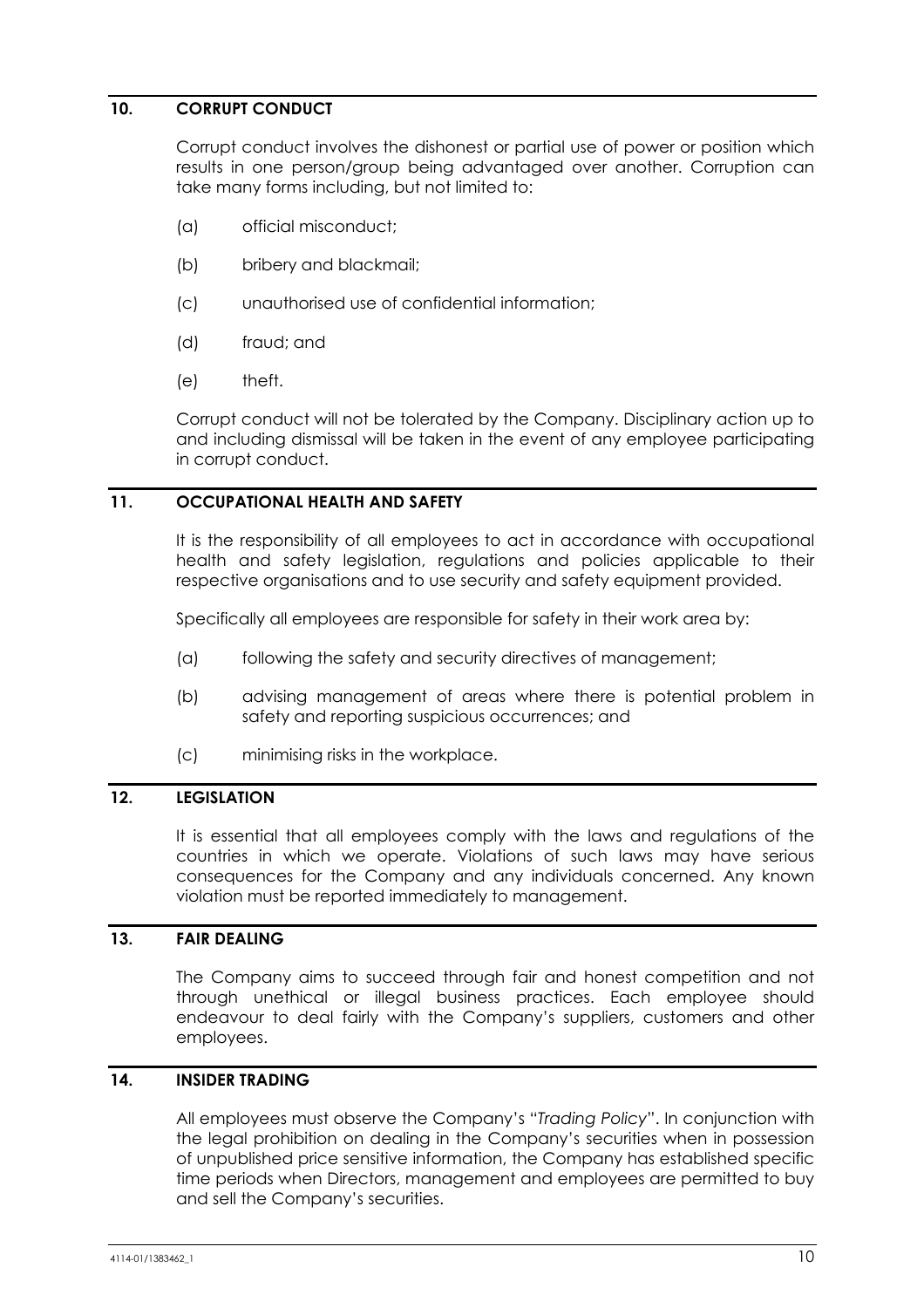# **15. RESPONSIBILITIES TO INVESTORS**

The Company strives for full, fair and accurate disclosure of financial and other information on a timely basis.

# **16. BREACHES OF THE CODE OF CONDUCT**

Employees should note that breaches of certain sections of this Code of Conduct may be punishable under legislation.

Breaches of this Code of Conduct may lead to disciplinary action. The process for disciplinary action is outlined in Company policies and guidelines, relevant industrial awards and agreements.

# **17. REPORTING MATTERS OF CONCERN**

Employees are encouraged to raise any matters of concern in good faith with the head of their business unit or with the Company Secretary/Group Legal Counsel, without fear of retribution.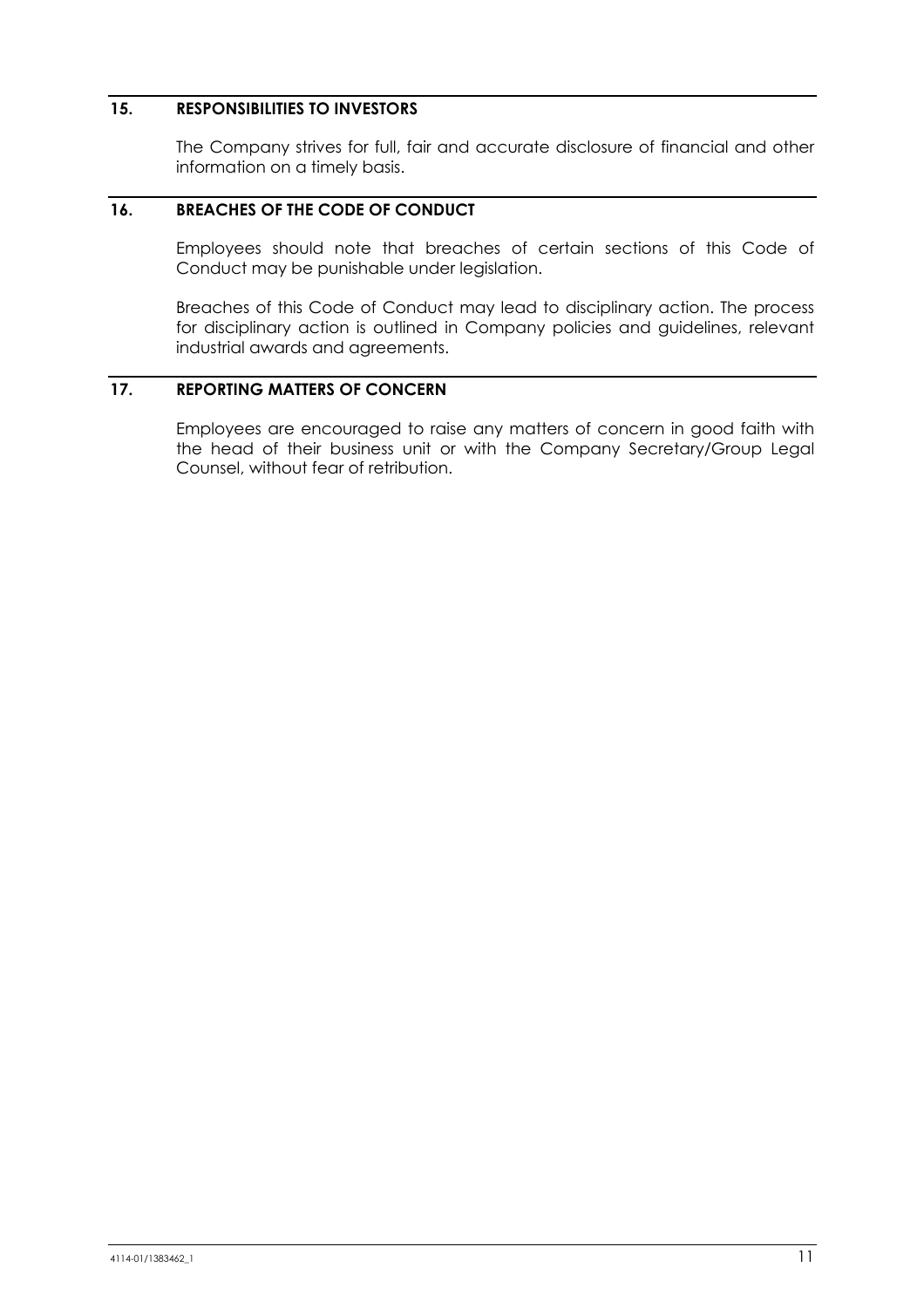# **SCHEDULE 3 - AUDIT AND RISK COMMITTEE CHARTER**

# **1. ROLE**

The role of the Audit and Risk Committee is to assist the Board in monitoring and reviewing any matters of significance affecting financial reporting and compliance. This Charter defines the Audit and Risk Committee's function, composition, mode of operation, authority and responsibilities.

# **2. COMPOSITION**

The Board will strive to adhere to the following composition requirements for the Committee where at all possible. However the Board acknowledges that the composition of the Board may not allow adherence to the following composition requirements from time to time.

- (a) The Committee must comprise at least three members.
- (b) All members of the Committee must be non-executive Directors.
- (c) A majority of the members of the Committee must be independent nonexecutive Directors in accordance with the criteria set out in Annexure A.
- (d) The Board will appoint members of the Committee. The Board may remove and replace members of the Committee by resolution.
- (e) All members of the Committee must be able to read and understand financial statements.
- (f) The Chairman of the Committee must not be the Chairman of the Board of Directors and must be independent.
- (g) The Chairman shall have leadership experience and a strong finance, accounting or business background.
- (h) The external auditors, the other Directors, the Managing Director, Chief Financial Officer, Company Secretary and senior executives, may be invited to Committee meetings at the discretion of the Committee.

#### **3. PURPOSE**

The primary purpose of the Committee is to assist the Board in fulfilling its statutory and fiduciary responsibilities relating to:

- (a) the quality and integrity of the Company's financial statements, accounting policies and financial reporting and disclosure practices;
- (b) compliance with all applicable laws, regulations and company policy;
- (c) the effectiveness and adequacy of internal control processes;
- (d) the performance of the Company's external auditors and their appointment and removal;
- (e) the independence of the external auditor and the rotation of the lead engagement partner;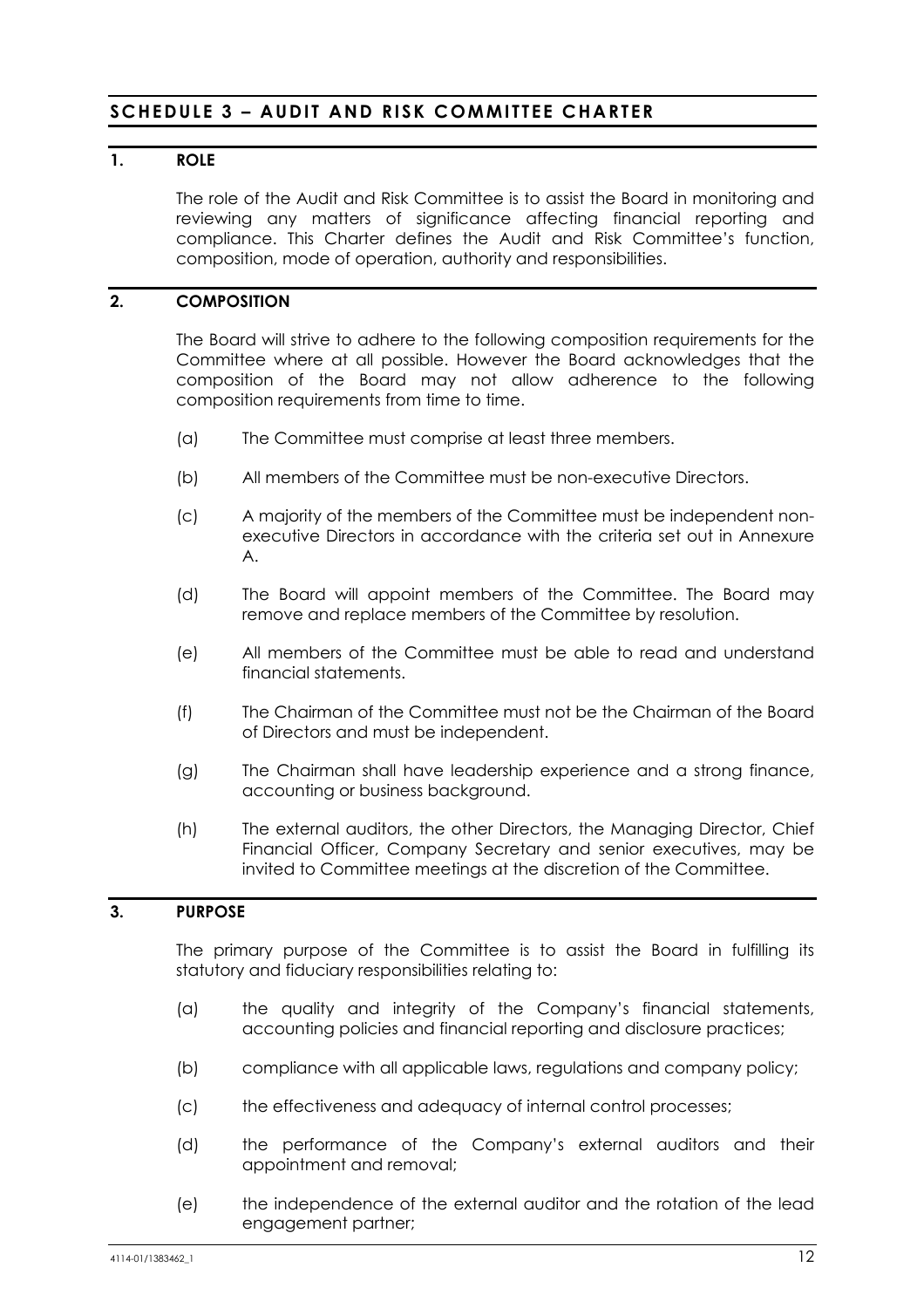- (f) the identification and management of business, economic, environmental and social sustainability risks; and
- (g) the review of the Company's risk management framework at least annually to satisfy itself that it continues to be sound and to determine whether there have been any changes in the material business risks the Company faces and to ensure that they remain within the risk appetite set by the Board.

A secondary function of the Committee is to perform such special reviews or investigations as the Board may consider necessary.

#### **4. DUTIES AND RESPONSIBILITIES OF THE COMMITTEE**

# **4.1 Review of Financial Reports**

- (a) Review the appropriateness of the accounting principles adopted by management in the financial reports and the integrity of the Company's financial reporting.
- (b) Oversee the financial reports and the results of the external audits of those reports.
- (c) Assess whether external reporting is adequate for shareholder needs.
- (d) Assess management processes supporting external reporting.
- (e) Establish procedures for treatment of accounting complaints.
- (f) Review the impact of any proposed changes in accounting policies on the financial statements.
- (g) Review the quarterly, half yearly and annual results.
- (h) Ensure that, before the Board approves the Company's financial statements for a financial period, the Chief Executive Officer and Chief Financial Officer (or, if none, the person(s) fulfilling those functions) have declared that, in their opinion, the financial records of the Company have been properly maintained and that the financial statements comply with the appropriate accounting standards and give true and fair view of the financial position and performance of the Company and that the opinion has been formed on the basis of a sound system of risk management and internal control which is operating effectively.

# **4.2 Relationship with External Auditors**

- (a) Recommend to the Board procedures for the selection and appointment of external auditors and for the rotation of external auditor partners.
- (b) Review performance, succession plans and rotation of lead engagement partner.
- (c) Approve the external audit plan and fees proposed for audit work to be performed.
- (d) Discuss any necessary recommendations to the Board for the approval of quarterly, half yearly or Annual Reports.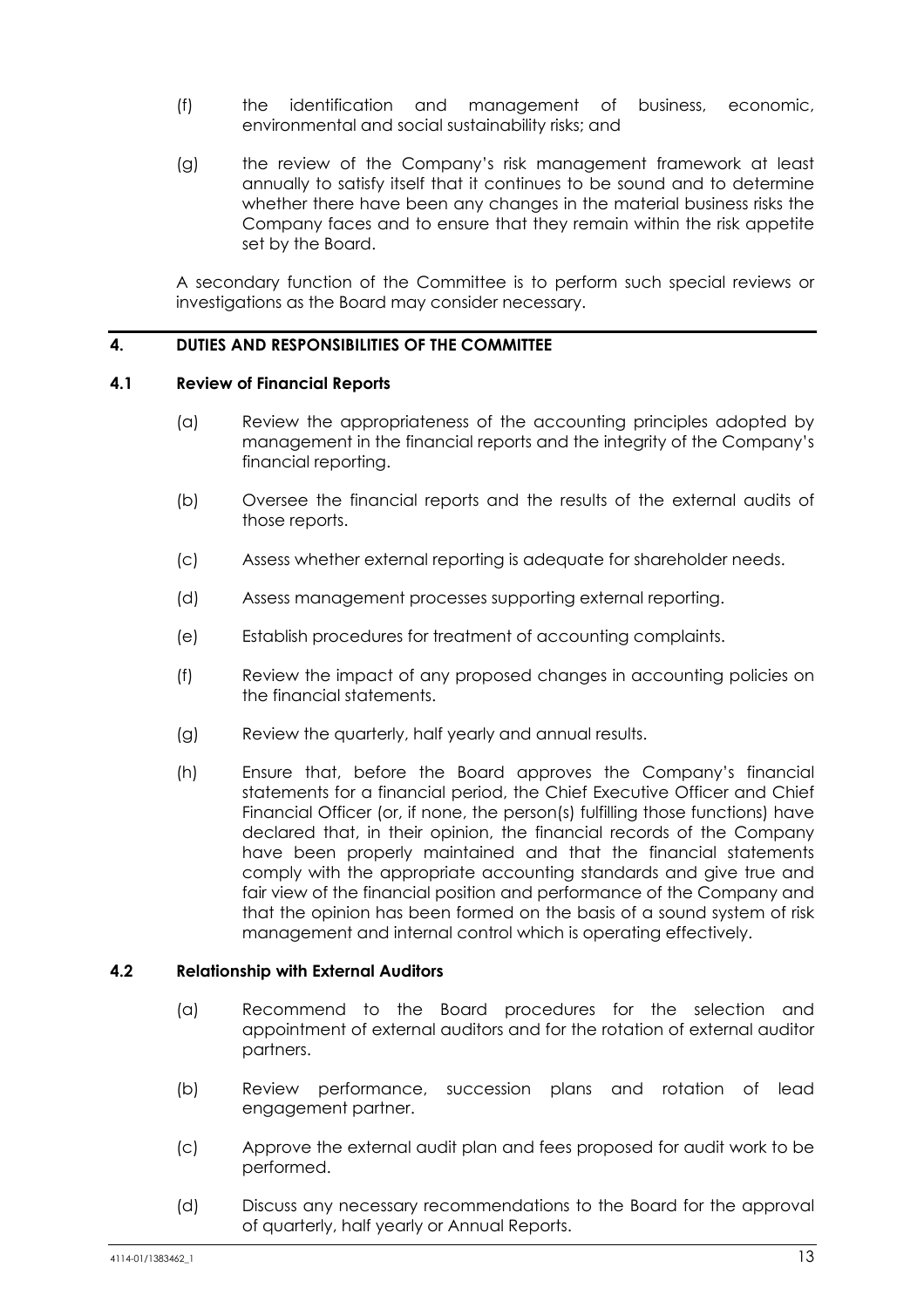- (e) Review the adequacy of accounting and financial controls together with the implementation of any recommendations of the external auditor in relation thereto.
- (f) Meet with the external auditors at least twice in each financial year and at any other time the Committee considers appropriate.
- (g) Provide pre-approval of audit and non-audit services that are to be undertaken by the external auditor.
- (h) Ensure adequate disclosure as may be required by law of the Committee's approval of all non-audit services provided by the external auditor.
- (i) Ensure that the external auditor prepares and delivers an annual statement as to their independence which includes details of all relationships with the Company.
- (j) Receive from the external auditor their report on, among other things, critical accounting policies and alternative accounting treatment, prior to the filing of their audit report in compliance with the Corporations Act.
- (k) Ensure that the external auditor attends the Company's Annual General Meeting and is available to answer questions from security holders relevant to the audit.

# **4.3 Internal Audit Function**

- (a) Monitor the need for a formal internal audit function and its scope.
- (b) Assess the performance and objectivity of any internal audit procedures that may be in place.
- (c) Review risk management and internal compliance procedures.
- (d) Monitor the quality of the accounting function.
- (e) Review the internal controls of the Company via consideration of any comments from the Company's internal and/or external auditors and/or commissioning an independent report on the Company's internal controls.

# **4.4 Risk Management**

- (a) Oversee the Company's risk management systems, practices and procedures to ensure effective risk identification and management and compliance with internal guidelines and external requirements.
- (b) Assist in identifying and managing potential or apparent business, economic, environmental and social sustainability risks (if appropriate).
- (c) Review the Company's risk management framework at least annually to satisfy itself that it continues to be sound.
- (d) Review reports by management on the efficiency and effectiveness of the Company's risk management framework and associated internal compliance and control procedures.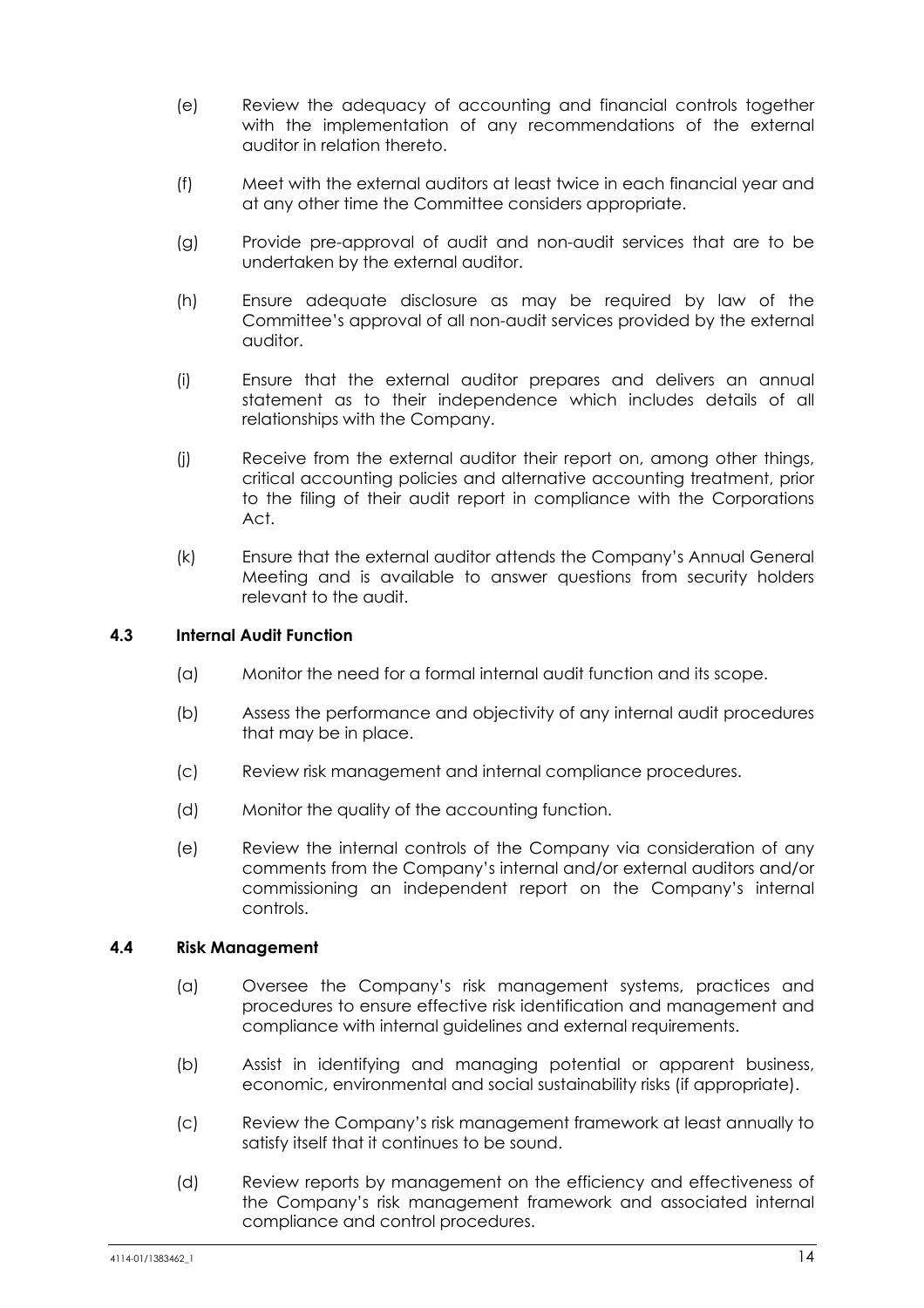# **4.5 Other**

- (a) The Committee will oversee the Company's environmental risk management and occupational health and safety processes.
- (b) The Committee will oversee procedures for whistleblower protection.
- (c) As contemplated by the ASX Corporate Governance Council's *Corporate Governance Principles and Recommendations*, and to the extent that such deviation or waiver does not result in any breach of the law, the Committee may approve any deviation or waiver from the "*Corporate code of conduct*". Any such waiver or deviation will be promptly disclosed where required by applicable law.
- (d) Monitor related party transactions.

# **5. MEETINGS**

- (a) The Committee will meet at least twice in each financial year and additionally as circumstances may require for it to undertake its role effectively.
- (b) Meetings are called by the Secretary as directed by the Board or at the request of the Chairman of the Committee.
- (c) Where deemed appropriate by the Chairman of the Committee, meetings and subsequent approvals and recommendations can be implemented by a circular written resolution or conference call.
- (d) A quorum shall consist of two members of the Committee. In the absence of the Chairman of the Committee or their nominees, the members shall elect one of their members as Chairman of that meeting.
- (e) Decisions will be based on a majority of votes with the Chairman having a casting vote.
- (f) The Committee Chairman, through the Secretary, will prepare a report of the actions of the Committee to be included in the Board papers for the next Board meeting.
- (g) Minutes of each meeting are included in the papers for the next full Board meeting after each Committee meeting.

#### **6. SECRETARY**

- (a) The Company Secretary or their nominee shall be the Secretary of the Committee and shall attend meetings of the Committee as required.
- (b) The Secretary will be responsible for keeping the minutes of meetings of the Committee and circulating them to Committee members and to the other members of the Board.
- (c) The Secretary shall distribute supporting papers for each meeting of the Committee as far in advance as possible.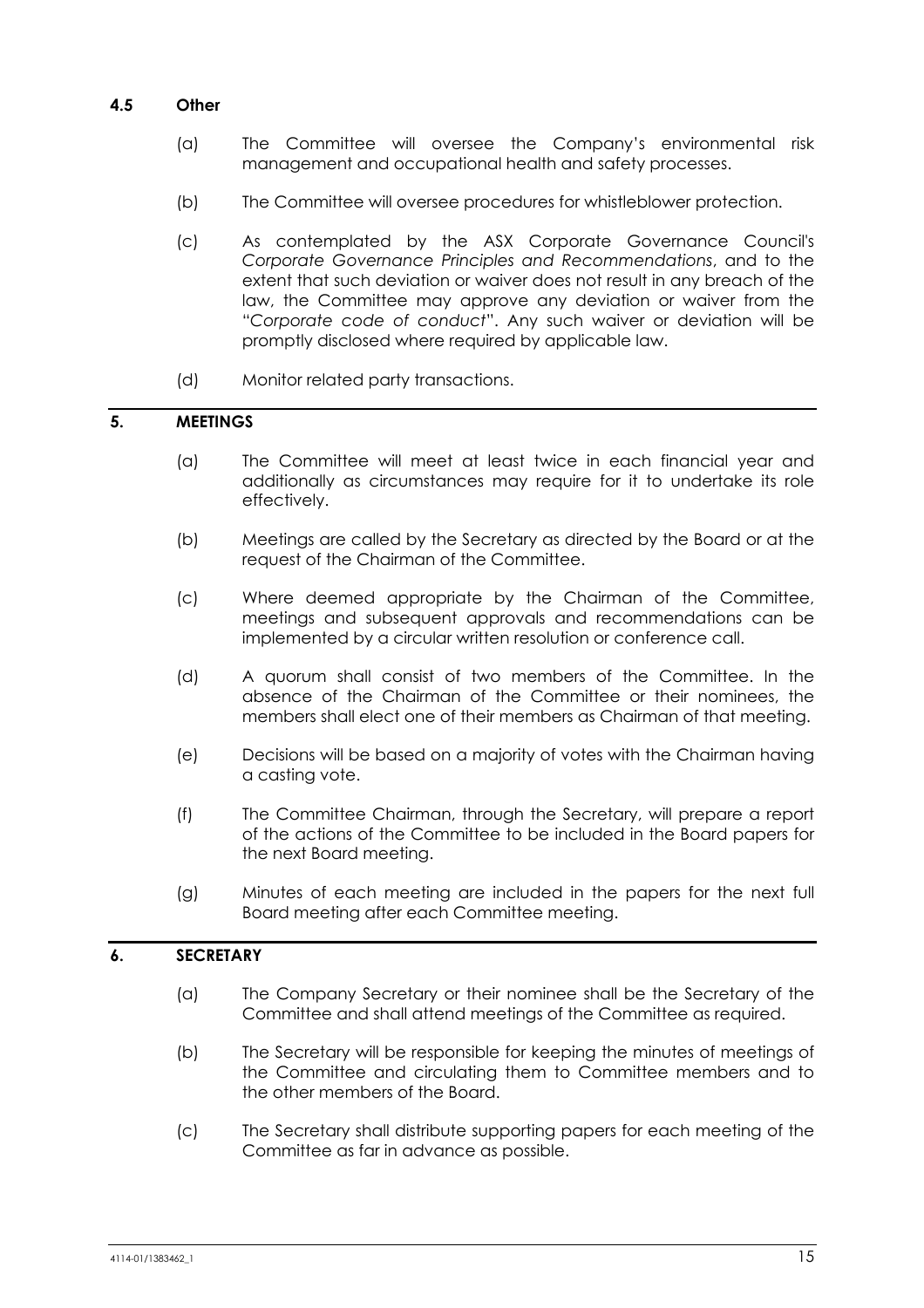# **7. RELIANCE ON INFORMATION OR PROFESSIONAL OR EXPERT ADVICE**

Each member of the Committee is entitled to rely on information, or professional or expert advice, to the extent permitted by law, given or prepared by:

- (a) an employee of the Group whom the member believes on reasonable grounds to be reliable and competent in relation to the matters concerned;
- (b) a professional adviser or expert in relation to matters that the member believes on reasonable grounds to be within the person's professional or expert competence; or
- (c) another Director or officer of the Group in relation to matters within the Director's or officer's authority.

# **8. ACCESS TO ADVICE**

- (a) Members of the Committee have rights of access to management and to the books and records of the Company to enable them to discharge their duties as Committee members, except where the Board determines that such access would be adverse to the Company's interests.
- (b) Members of the Committee may meet with the auditors, both internal and external, without management being present.
- (c) Members of the Committee may consult independent legal counsel or other advisers they consider necessary to assist them in carrying out their duties and responsibilities, subject to prior consultation with the Chairman. Any costs incurred as a result of the Committee consulting an independent expert will be borne by the Company.

# **9. REVIEW OF CHARTER**

- (a) The Board will conduct an annual review of the membership to ensure that the Committee has carried out its functions in an effective manner, and will update the Charter as required or as a result of new laws or regulations.
- (b) The Charter shall be made available to members on request, to senior management, to the external auditor and to other parties as deemed appropriate and will be posted to the Company's website.

### **10. REPORT TO THE BOARD**

- (a) The Committee must report to the Board formally at the next Board meeting following from the last Committee meeting on matters relevant to the Committee's role and responsibilities.
- (b) The Committee must brief the Board promptly on all urgent and significant matters.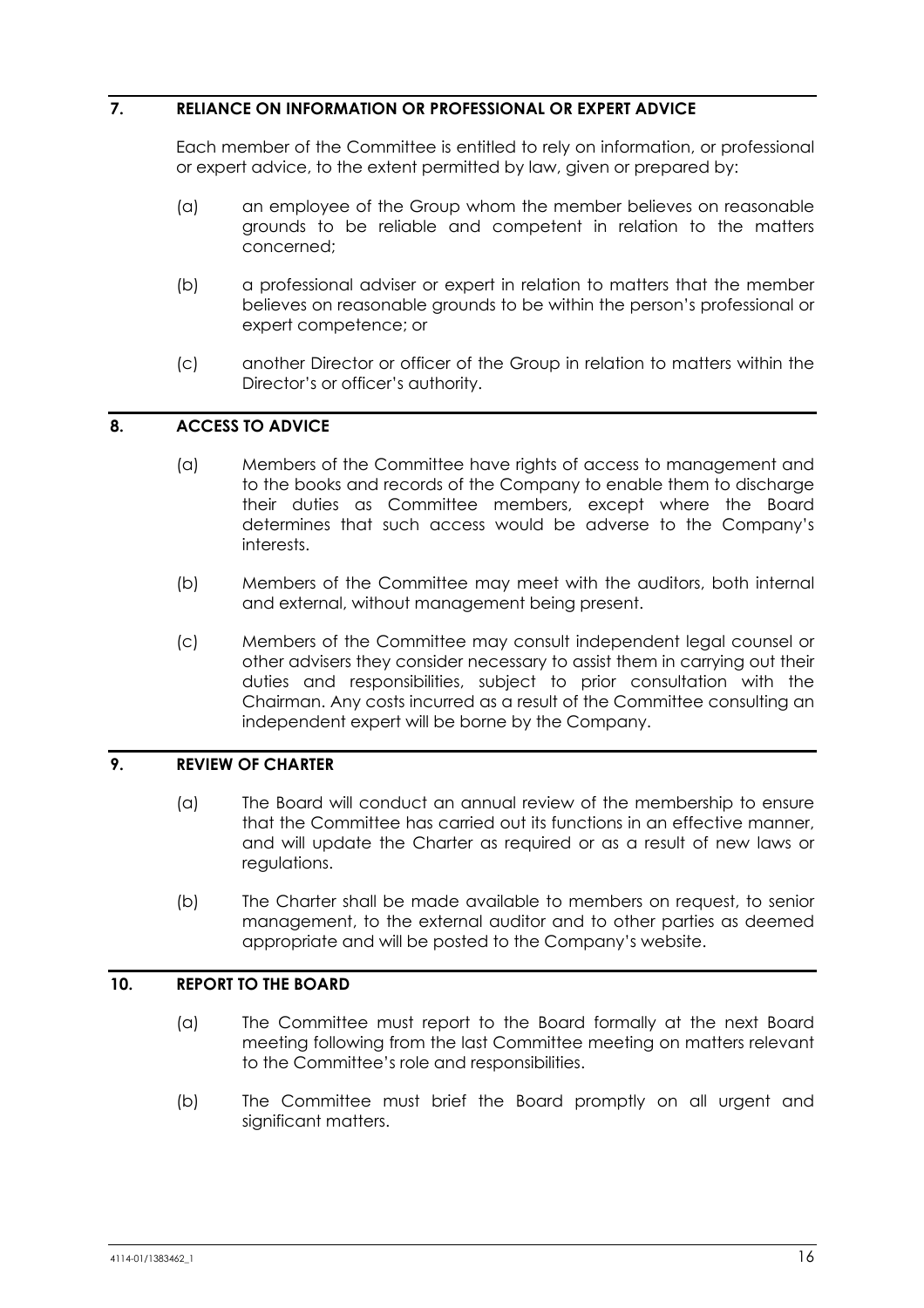# **SCHEDULE 4 – REMUNERATION COMMITTEE CHARTER**

# **1. ROLE**

The role of the Remuneration Committee is to assist the Board in monitoring and reviewing any matters of significance affecting the remuneration of the Board and employees of the Company. This Charter defines the Remuneration Committee's function, composition, mode of operation, authority and responsibilities.

# **2. COMPOSITION**

The Board will strive to adhere to the following composition requirements for the Committee where at all possible. However the Board acknowledges that the composition of the Board may not allow adherence to the following composition requirements from time to time.

- (a) The Committee shall comprise at least three Directors, the majority being independent non-executive Directors.
- (b) The Committee will be chaired by an independent Director who will be appointed by the Board.
- (c) The Board may appoint such additional non-executive Directors to the Committee or remove and replace members of the Committee by resolution.

#### **3. PURPOSE**

The primary purpose of the Committee is to support and advise the Board in fulfilling its responsibilities to shareholders by:

- (a) reviewing and approving the executive remuneration policy to enable the Company to attract and retain executives and Directors who will create value for shareholders;
- (b) ensuring that the executive remuneration policy demonstrates a clear relationship between key executive performance and remuneration;
- (c) recommending to the Board the remuneration of executive Directors;
- (d) fairly and responsibly rewarding executives having regard to the performance of the Group, the performance of the executive and the prevailing remuneration expectations in the market;
- (e) reviewing the Company's recruitment, retention and termination policies and procedures for senior management;
- (f) reviewing and approving the remuneration of direct reports to the Chief Executive Officer/Managing Director, and as appropriate other senior executives; and
- (g) reviewing and approving any equity based plans and other incentive schemes.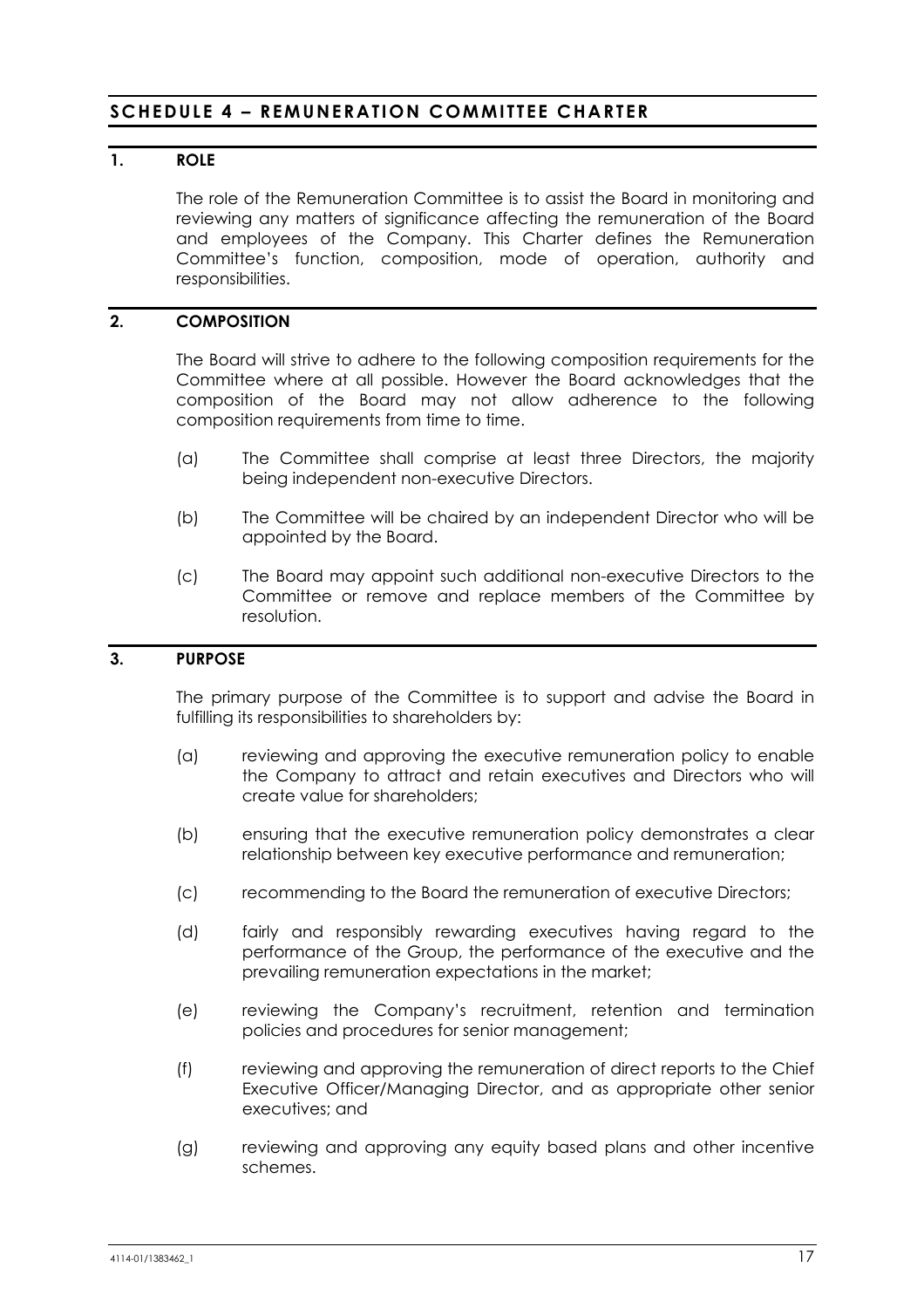# **4. DUTIES AND RESPONSIBILITIES**

# **4.1 Executive Remuneration Policy**

- (a) Review and approve the Group's recruitment, retention and termination policies and procedures for senior executives to enable the Company to attract and retain executives and Directors who can create value for shareholders.
- (b) Review the on-going appropriateness and relevance of the executive remuneration policy and other executive benefit programs.
- (c) Ensure that remuneration policies fairly and responsibly reward executives having regard to the performance of the Company, the performance of the executive and prevailing remuneration expectations in the market.

#### **4.2 Executive Directors and Senior Management**

- (a) Consider and make recommendations to the Board on the remuneration for each executive Director (including base pay, incentive payments, equity awards, retirement rights, service contracts) having regard to the executive remuneration policy.
- (b) Review and approve the proposed remuneration (including incentive awards, equity awards and service contracts) for the direct reports of the Chief Executive Officer/Managing Director. As part of this review the Committee will oversee an annual performance evaluation of the senior executive team. This evaluation is based on specific criteria, including the business performance of the Company and its subsidiaries, whether strategic objectives are being achieved and the development of management and personnel.
- (c) Approve changes to the remuneration or contract terms of executive Directors and direct reports to the Chief Executive Officer/Managing Director.
- (d) Approve termination payments to executive Directors or direct reports to the Chief Executive Officer/Managing Director. Termination payments to other departing executives should be reported to the Committee at its next meeting.

# **4.3 Executive Incentive Plans (including Equity Based Plans)**

- (a) Review and approve the design of any executive incentive plans (**Plans**).
- (b) Review and approve any Plans that may be introduced in the light of legislative, regulatory and market developments.
- (c) For each Plan, determine each year whether awards will be made under that Plan.
- (d) Review and approve total proposed awards under each Plan.
- (e) In addition to considering awards to executive Directors and direct reports to the Chief Executive Officer/Managing Director, review and approve proposed awards under each Plan on an individual basis for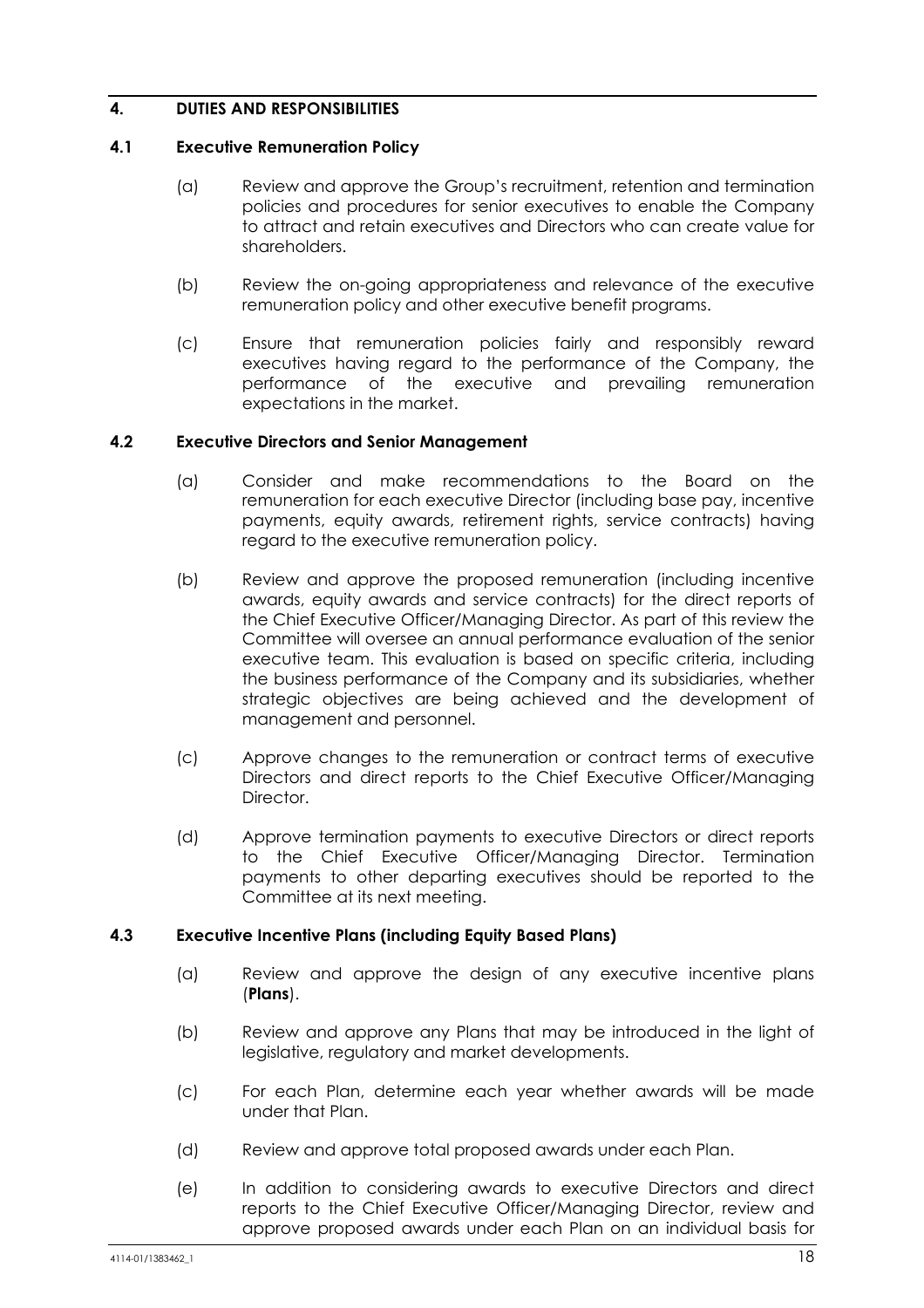executives as required under the rules governing each Plan or as determined by the Committee.

- (f) Review, approve and keep under review performance hurdles for each Plan.
- (g) Review, manage and disclose the policy (if any) under which participants to a Plan may be permitted (at the discretion of the Company) to enter into transactions (whether through the use of derivatives or otherwise) which limit the economic risk of participating in the Plan.

#### **4.4 Other**

The Committee shall perform other duties and activities that it or the Board considers appropriate.

### **5. MEETINGS**

- (a) The Committee will meet at least once per year and additionally as circumstances may require.
- (b) Meetings are called by the Secretary as directed by the Board or at the request of the Chairman of the Committee.
- (c) A quorum shall comprise any two members of the Committee. In the absence of the Committee Chairman or appointed delegate, the members shall elect one of their members as Chairman.
- (d) Where deemed appropriate by the Chairman of the Committee, meetings and subsequent approvals may be held or concluded by way of a circular written resolution or a conference call.
- (e) Decisions will be based on a majority of votes with the Chairman having the casting vote.
- (f) The Committee may invite any executive management team members or other individuals, including external third parties, to attend meetings of the Committee, as they consider appropriate.

# **6. SECRETARY**

- (a) The Company Secretary or their nominee shall be the Secretary of the Committee, and shall attend meetings of the Committee as required.
- (b) The Secretary will be responsible for keeping the minutes of meeting of the Committee and circulating them to Committee members and to the other members of the Board.
- (c) The Secretary shall distribute supporting papers for each meeting of the Committee as far in advance as possible.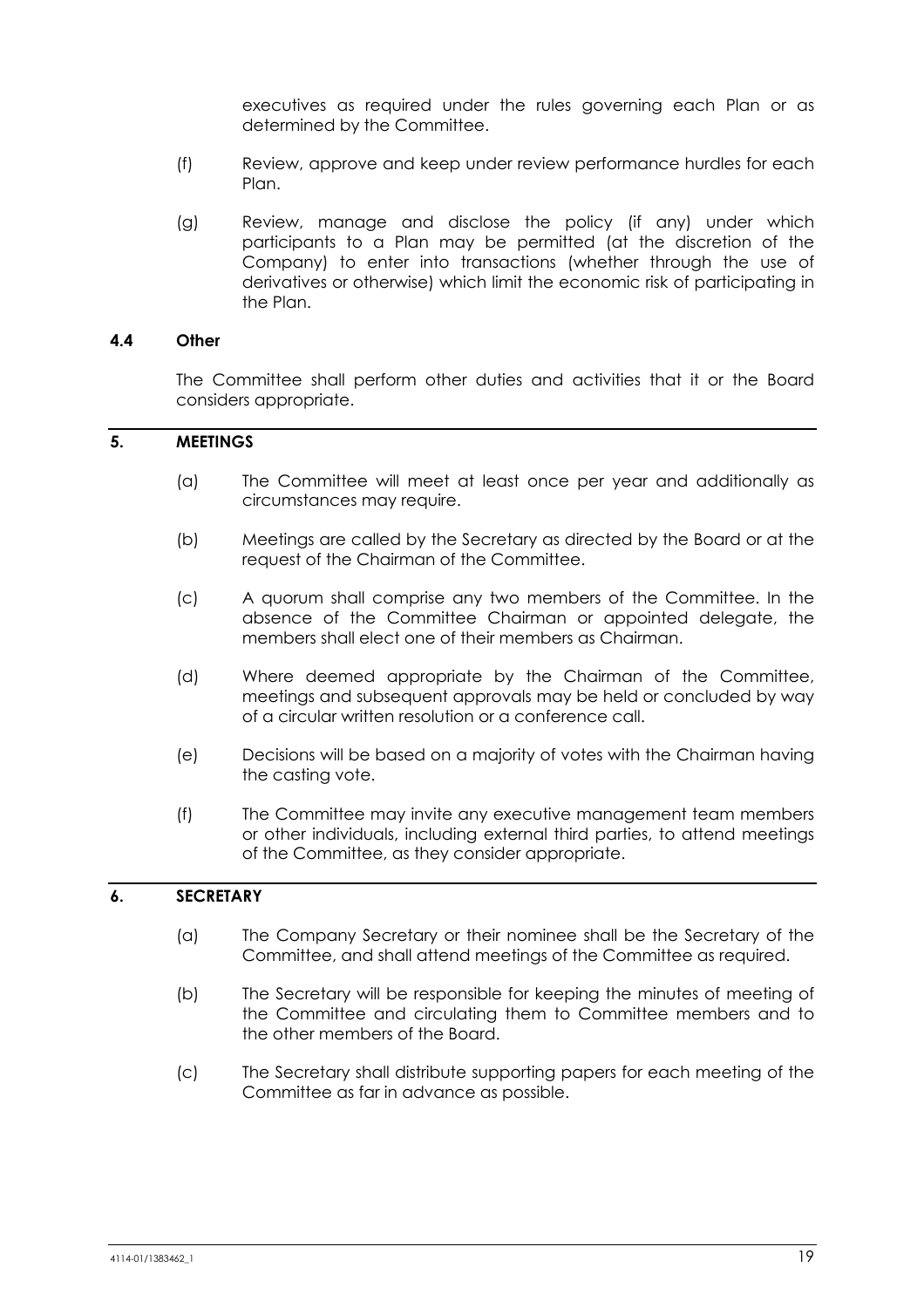# **7. RELIANCE ON INFORMATION OR PROFESSIONAL OR EXPERT ADVICE**

Each member of the Committee is entitled to rely on information, or professional or expert advice, to the extent permitted by law, given or prepared by:

- (a) an employee of the Group whom the member believes on reasonable grounds to be reliable and competent in relation to the matters concerned;
- (b) a professional adviser or expert in relation to matters that the member believes on reasonable grounds to be within the person's professional or expert competence; or
- (c) another Director or officer of the Group in relation to matters within the Director's or officer's authority.

# **8. ACCESS TO ADVICE**

- (a) Members of the Committee have rights of access to the books and records of the Company to enable them to discharge their duties as Committee members, except where the Board determines that such access would be adverse to the Company's interests.
- (b) The Committee may consult independent experts to assist it in carrying out its duties and responsibilities. Any costs incurred as a result of the Committee consulting an independent expert will be borne by the Company.

# **9. REVIEW OF CHARTER**

- (a) The Board will conduct an annual review of the membership to ensure that the Committee has carried out its functions in an effective manner, and will update the Charter as required or as a result of new laws or regulations.
- (b) The Charter shall be made available to members on request, to senior management, to the external auditor and to other parties as deemed appropriate and will be posted to the Company's website.

#### **10. REPORTING**

- (a) The Committee must report to the Board formally at the next Board meeting following from the last Committee meeting on matters relevant to the Committee's role and responsibilities.
- (b) The Committee must brief the Board promptly on all urgent and significant matters.
- (c) The Company must disclose the policies and practices regarding the remuneration of non-executive directors, executive directors and other senior executives in the annual report and as otherwise required by law.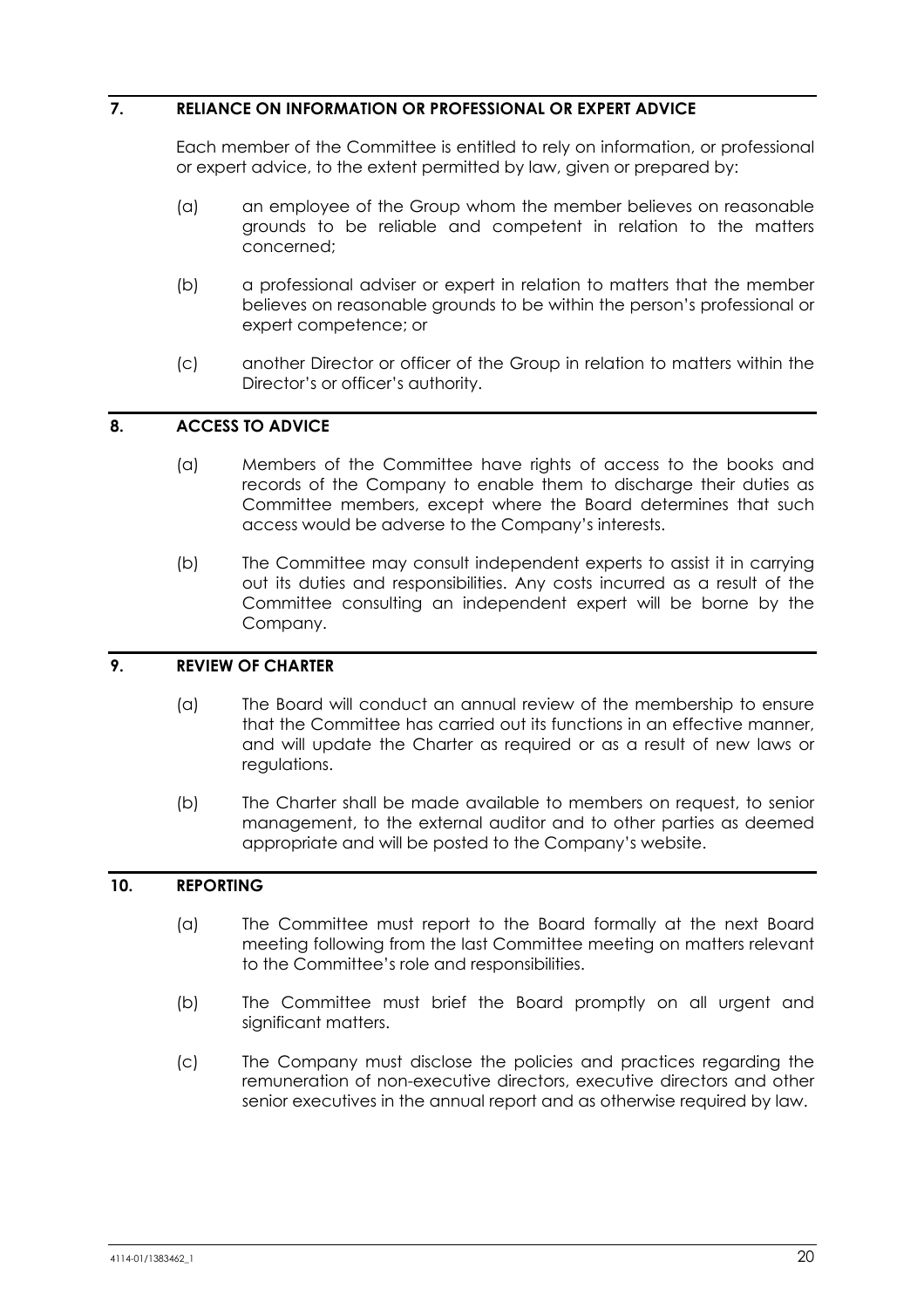# **SCHEDULE 5 – NOMINATION COMMITTEE CHARTER**

# **1. ROLE**

The role of the Nomination Committee is to assist the Board in monitoring and reviewing any matters of significance affecting the composition of the Board and the Executive Team. This Charter defines the Nomination Committee's function, composition, mode of operation, authority and responsibilities.

# **2. COMPOSITION**

The Board will strive to adhere to the following composition requirements for the Committee where at all possible. However the Board acknowledges that the composition of the Board may not allow adherence to the following composition requirements from time to time.

- (a) The Committee shall comprise at least three non-executive Directors, the majority of whom must be independent, one of whom will be appointed the Committee Chairman.
- (b) The Board may appoint additional non-executive Directors to the Committee or remove and replace members of the Committee by resolution.

# **3. PURPOSE**

The primary purpose of the Committee is to support and advise the Board in:

- (a) maintaining a Board that has an appropriate mix of skills and experience to be an effective decision-making body; and
- (b) ensuring that the Board is comprised of Directors who contribute to the successful management of the Company and discharge their duties having regard to the law and the highest standards of corporate governance.

# **4. DUTIES AND RESPONSIBILITIES OF THE COMMITTEE**

- (a) Periodically review and consider the structure and balance of the Board and make recommendations regarding appointments, retirements and terms of office of Directors.
- (b) Make recommendations to the Board on the appropriate size and composition of the Board.
- (c) Identify and recommend to the Board candidates for the Board after considering the necessary and desirable competencies of new Board members to ensure the appropriate mix of skills and experience and after assessment of how the candidates can contribute to the strategic direction of the Company.
- (d) Undertake appropriate checks before appointing a candidate, or putting forward to security holders a candidate for election, as a Director, including checks in respect of character, experience, education, criminal record and bankruptcy history (as appropriate).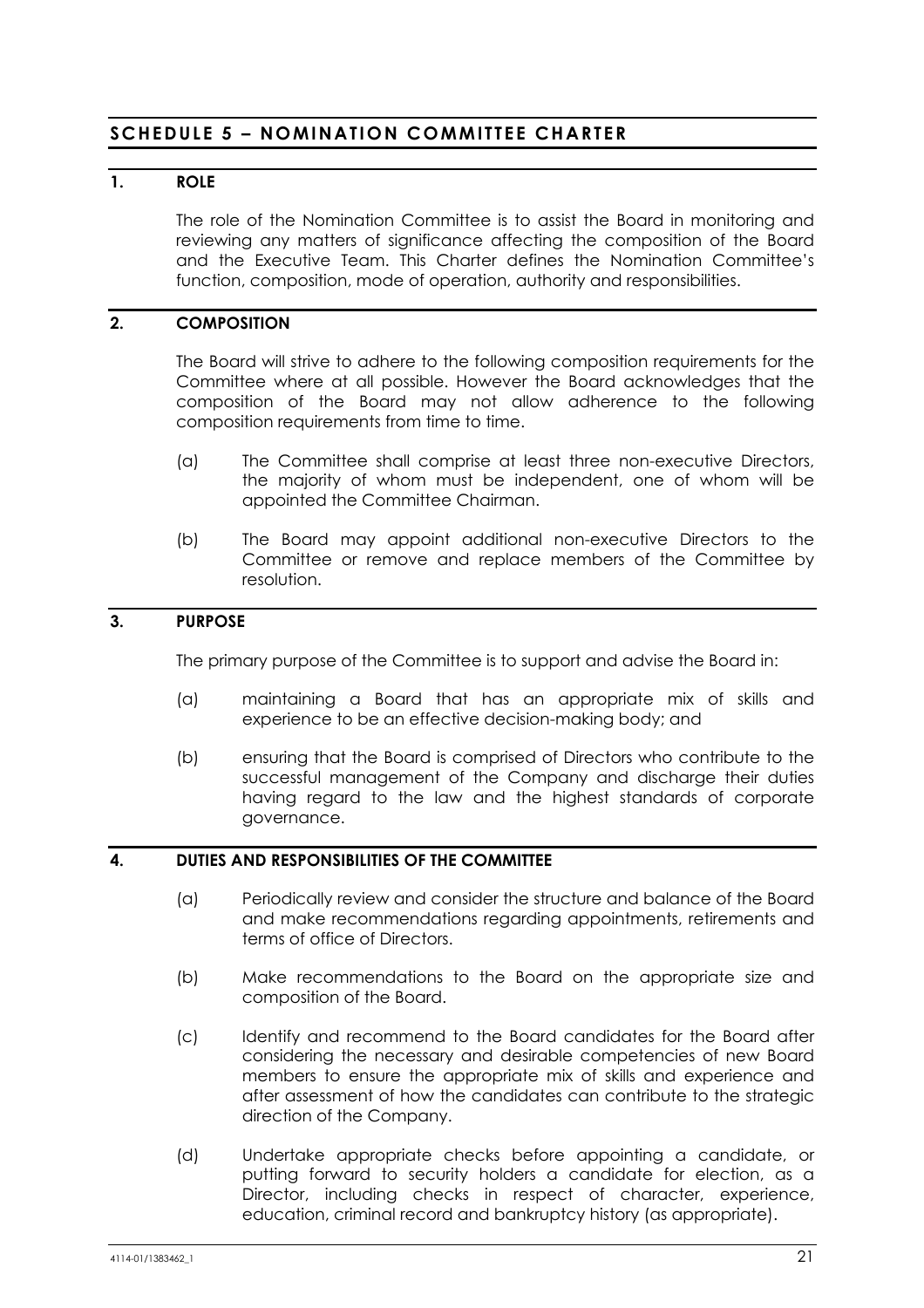- (e) Ensure that all material information relevant to a decision on whether or not to elect or re-elect a Director will be provided to security holders in the Notice of Meeting containing the resolution to elect or re-elect a Director, including:
	- (i) biographical details (including relevant qualifications and experience and skills);
	- (ii) details of any other material directorships currently held by the candidate;
	- (iii) where standing as a Director for the first time, any material adverse information revealed by the checks, details of any interest, position, association or relationship that might materially influence their capacity to be independent and act in the best interests of the Company and its shareholders, and a statement whether the Board considers the candidate is considered to be independent;
	- (iv) where standing for re-election as a Director, the term of office served by the Director and a statement whether the Board considers the candidate is considered to be independent; and
	- (v) a statement by the Board whether it supports the election or reelection of the candidate.
- (f) Ensure that each Director and senior executive is a party to a written agreement with the Company which sets out the terms of that Director's or senior executive's appointment. For these purposes, a senior executive is a member of key management personnel (as defined in the Corporations Act), other than a Director.
- (g) Prepare and maintain a Board skills matrix setting out the mix of skills and diversity that the Board currently has (or is looking to achieve). The Company must disclose this matrix in, or in conjunction with, its Annual Report.
- (h) Approve and review induction and continuing professional development programs and procedures for Directors to ensure that they can effectively discharge their responsibilities.
- (i) Assess and consider the time required to be committed by a nonexecutive Director to properly fulfil their duty to the Company and advise the Board.
- (j) Consider and recommend to the Board candidates for election or reelection to the Board at each annual shareholders' meeting.
- (k) Review Directorships in other public companies held by or offered to Directors and senior executives of the Company.
- (l) Review succession plans for the Board will a view to maintaining an appropriate balance of skills and experience on the Board.
- (m) Arrange an annual performance evaluation of the Board, its Committee, individual Directors and senior executives as appropriate.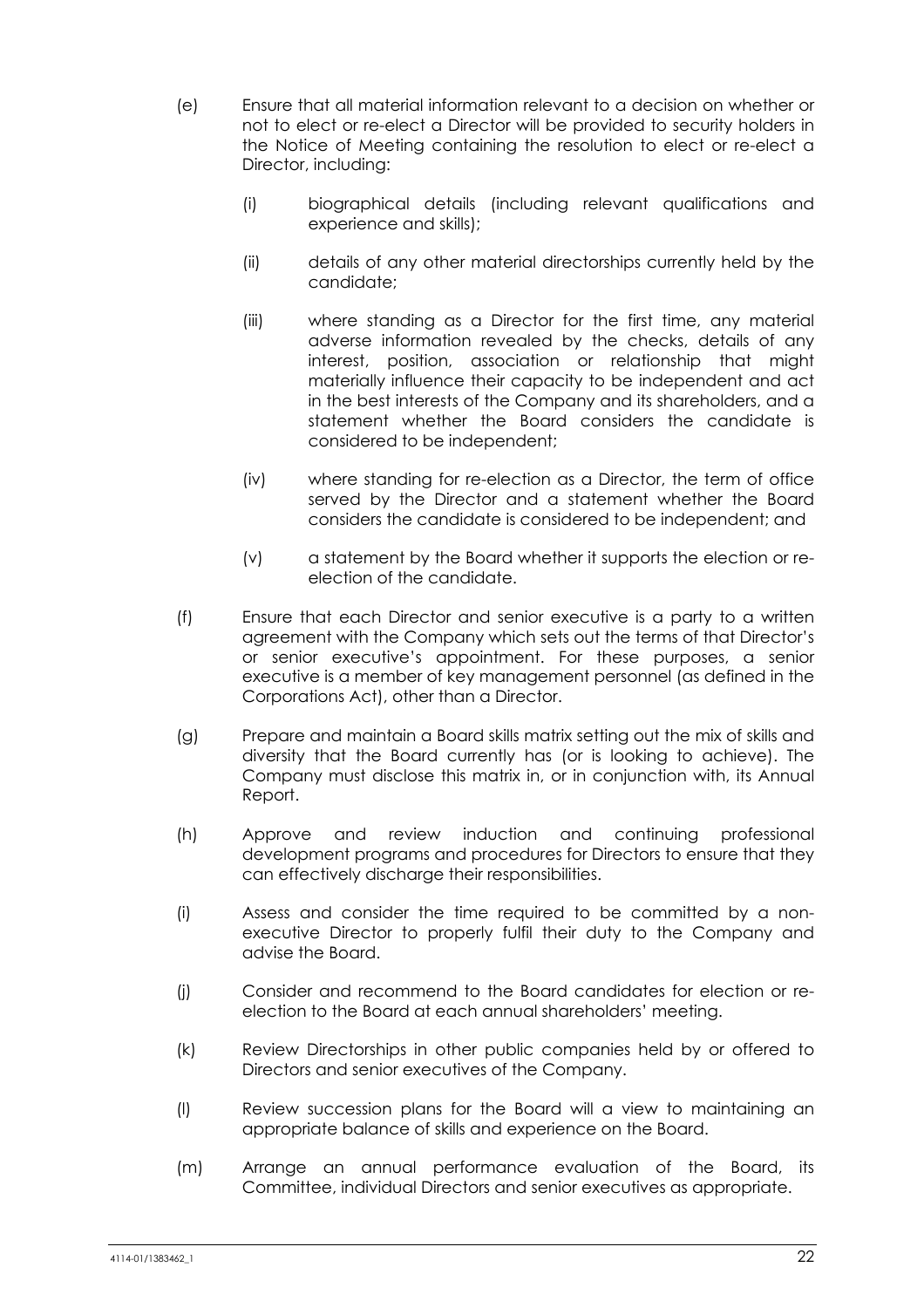#### **5. MEETINGS**

- (a) The Committee will meet at least once a year and additionally as circumstances may require.
- (b) Meetings are called by the Secretary as directed by the Board or at the request of the Chairman of the Committee.
- (c) Where deemed appropriate by the Chairman of the Committee, meetings and subsequent approvals may be held or concluded by way of a circular written resolution or conference call.
- (d) A quorum shall comprise any two members of the Committee. In the absence of the Committee Chairman or appointed delegate, the members shall elect one of their number as Chairman.
- (e) Decisions will be based on a majority of votes with the Chairman having a casting vote.
- (f) The Committee may invite executive management team members or other individuals, including external third parties to attend meetings of the Committee, as they consider appropriate.

# **6. SECRETARY**

- (a) The Company Secretary or their nominee shall be the Secretary of the Committee and shall attend meetings of the Committee as required.
- (b) The Secretary will be responsible for keeping the minutes of meetings of the Committee and circulating them to Committee members and to the other members of the Board.
- (c) The Secretary shall distribute supporting papers for each meeting of the Committee as far in advance as possible.

# **7. RELIANCE ON INFORMATION OR PROFESSIONAL OR EXPERT ADVICE**

Each member of the Committee is entitled to rely on information, or professional or expert advice, to the extent permitted by law, given or prepared by:

- (a) an employee of the Group whom the member believes on reasonable grounds to be reliable and competent in relation to the matters concerned;
- (b) a professional adviser or expert in relation to matters that the member believes on reasonable grounds to be within the person's professional or expert competence; or
- (c) another Director or officer of the Group in relation to matters within the Director's or officer's authority.

# **8. ACCESS TO ADVICE**

(a) Members of the Committee have rights of access to the books and records of the Company to enable them to discharge their duties as Committee members, except where the Board determines that such access would be adverse to the Company's interests.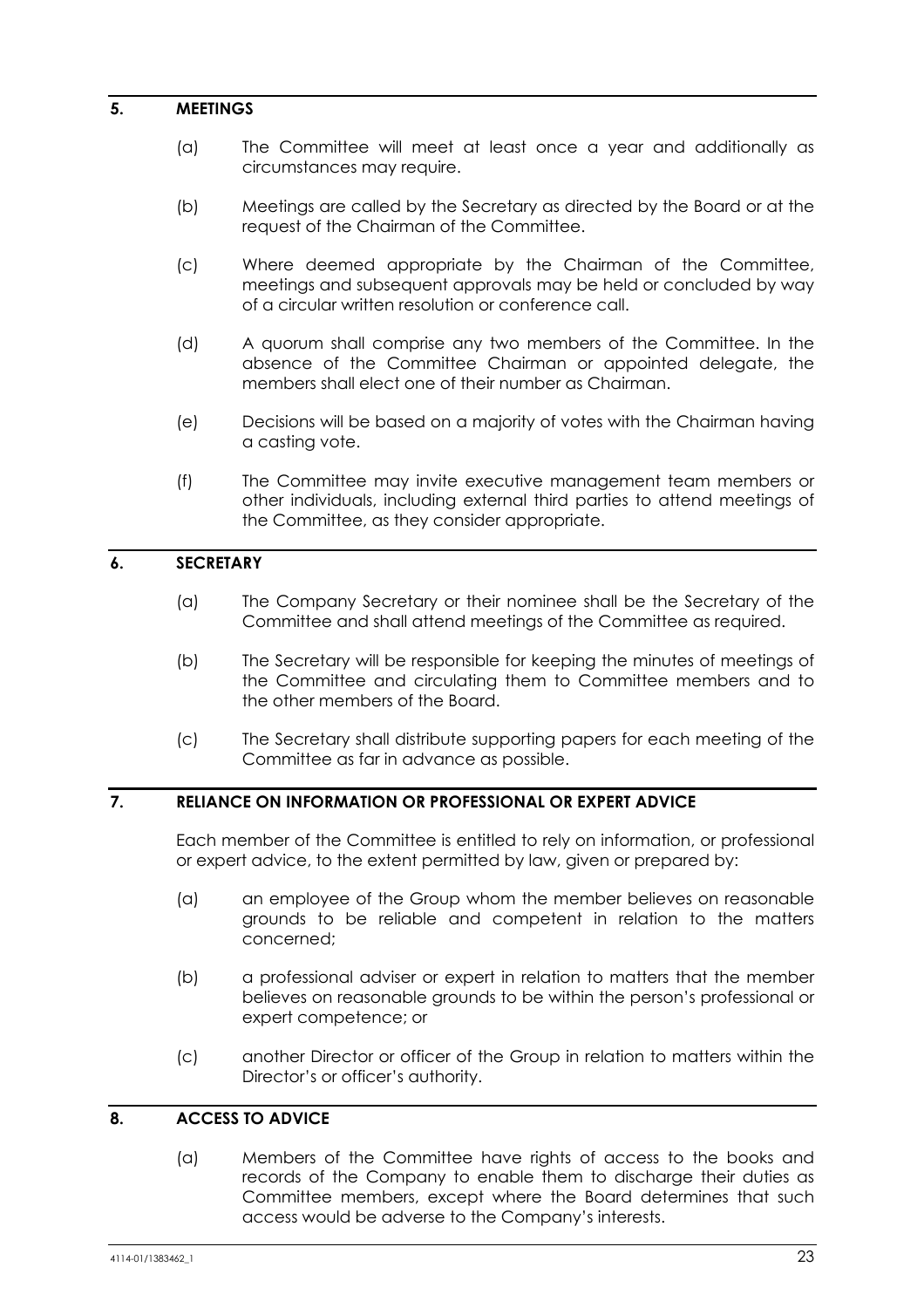(b) The Committee may consult independent experts to assist it in carrying out its duties and responsibilities. Any costs incurred as a result of the Committee consulting an independent expert will be borne by the Company.

# **9. REVIEW OF CHARTER**

- (a) The Board will conduct an annual review of the membership to ensure that the Committee has carried out its functions in an effective manner, and will update the Charter as required or as a result of new laws or regulations.
- (b) The Charter shall be made available to members on request, to senior management, to the external auditor and to other parties as deemed appropriate and will be posted to the Company's website.

# **10. REPORTING**

- (a) The Committee must report to the Board formally at the next Board meeting following from the last Committee meeting on matters relevant to the Committee's role and responsibilities.
- (b) The Committee must brief the Board promptly on all urgent and significant matters.
- (c) The Company must disclose the policies and practices regarding the nomination of non-executive directors, executive directors and other senior executives in, or in conjunction with, the annual report and as otherwise required by law.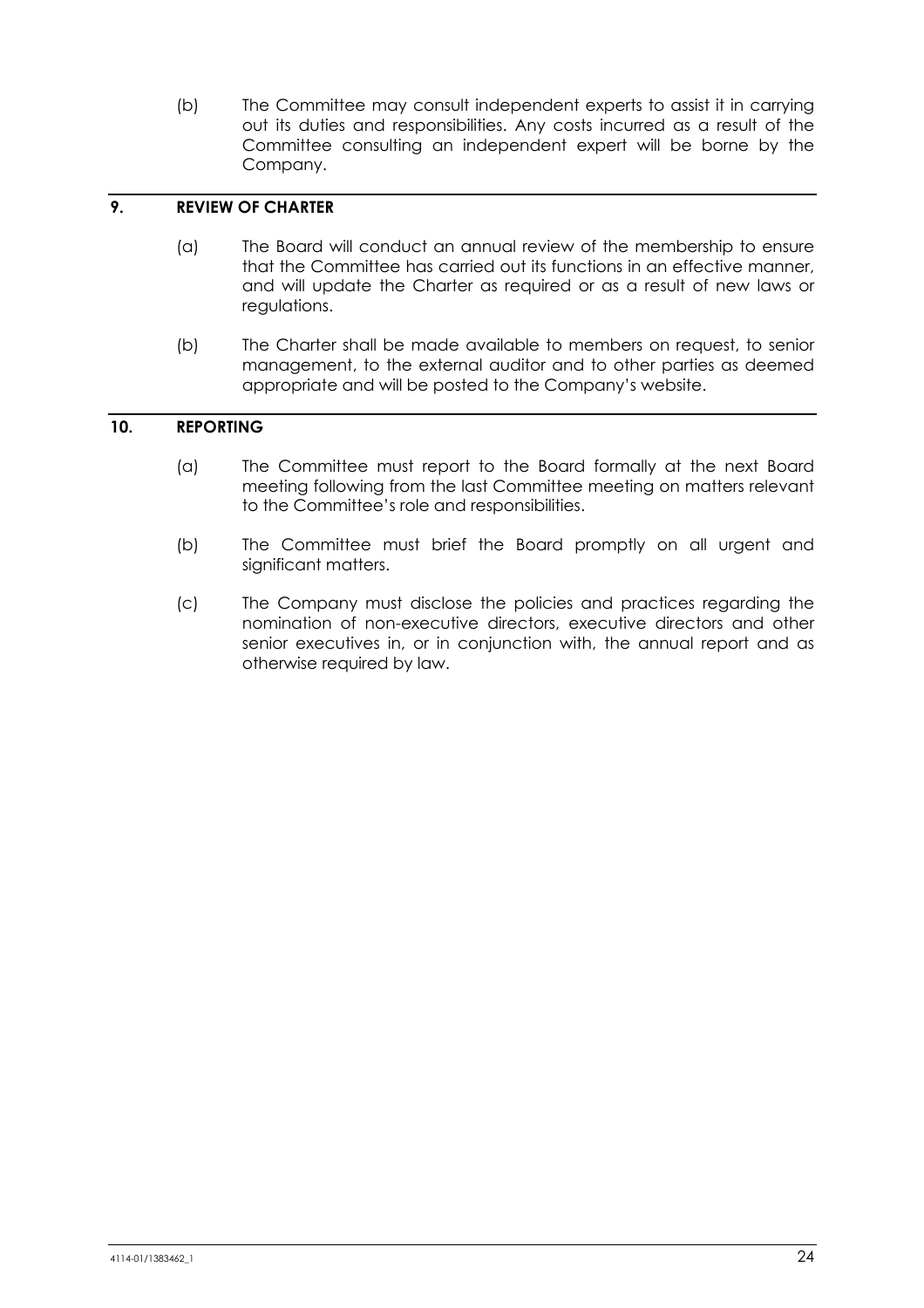# **SCHEDULE 6 – DISCLOSURE – PERFORMANCE EVALUATION**

The Nomination Committee will arrange a performance evaluation of the Board, its Committees, individual Directors and senior executives on an annual basis as appropriate. To assist in this process an independent advisor may be used.

The Nomination Committee will conduct an annual review of the role of the Board, assess the performance of the Board over the previous 12 months and examine ways of assisting the Board in performing its duties more effectively.

The review will include:

- (a) comparing the performance of the Board with the requirements of its Charter;
- (b) examination of the Board's interaction with management;
- (c) the nature of information provided to the Board by management; and
- (d) management's performance in assisting the Board to meet its objectives.

A similar review may be conducted for each Committee by the Board with the aim of assessing the performance of each Committee and identifying areas where improvements can be made.

The Remuneration Committee will oversee the evaluation of the remuneration of the Company's senior executives. This evaluation must be based on specific criteria, including the business performance of the Company and its subsidiaries, whether strategic objectives are being achieved and the development of management and personnel.

The Company must disclose, in relation to each financial year, whether or not the relevant annual performance evaluations have been conducted in accordance with the above processes.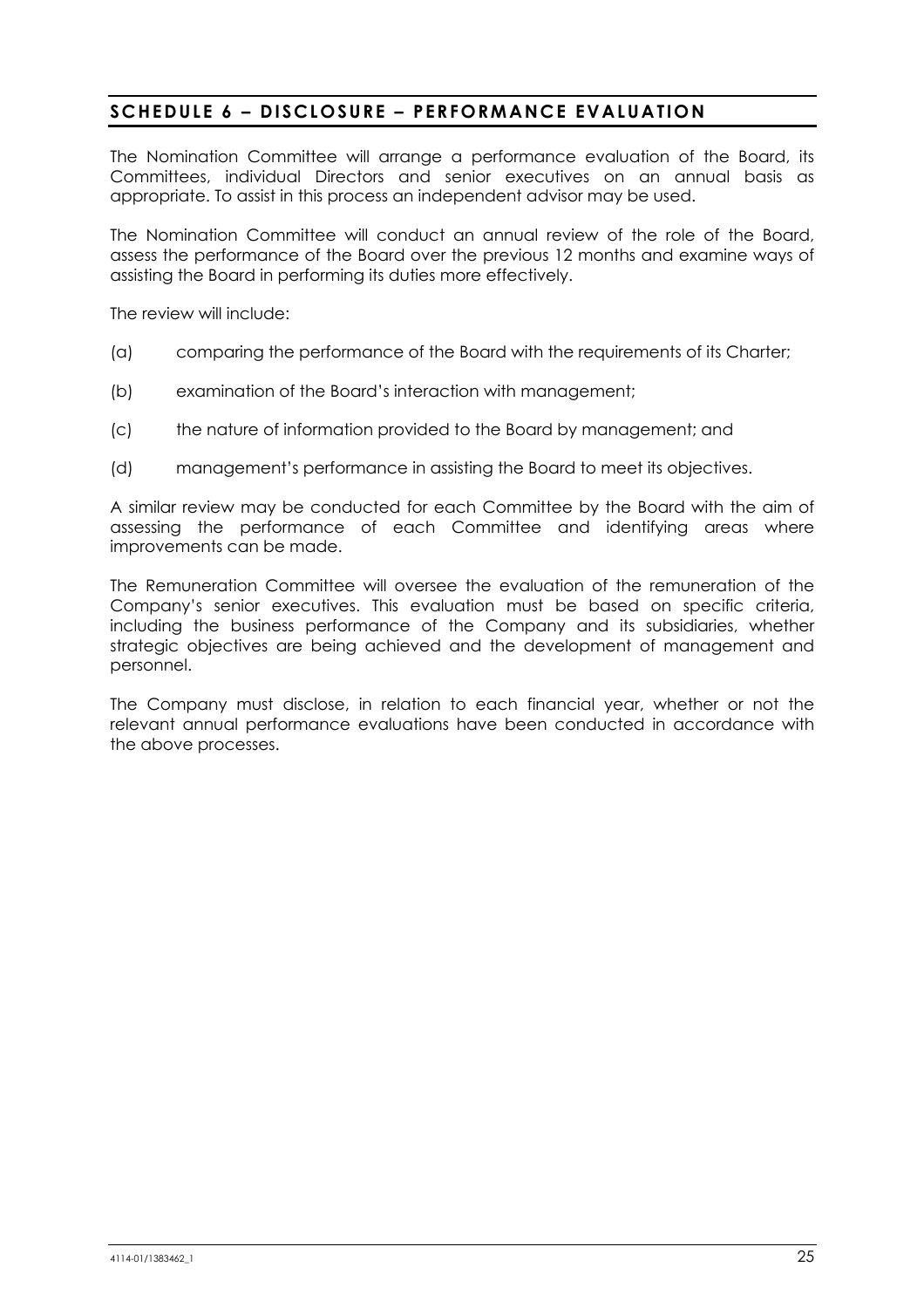# **SCHEDULE 7 – DISCLOSURE – CONTINUOUS DISCLOSURE**

The Company must comply with continuous disclosure requirements arising from legislation and the ASX Listing Rules.

The general rule, in accordance with ASX Listing Rule 3.1, is that once the Company becomes aware of any information concerning it that a reasonable person would expect to have a material effect on the price of value of the Company's securities, the Company must immediately disclose that information to the ASX.

The Company has in place a written policy on information disclosure and relevant procedures.

The focus of these procedures is on continuous disclosure compliance and improving access to information for investors.

The Company Secretary is responsible for:

- (a) overseeing and co-ordinating disclosure of information to the relevant stock exchanges and shareholders; and
- (b) providing guidance to Directors and employees on disclosure requirements and procedures.

Price sensitive information is publicly released through ASX before it is disclosed to shareholders and market participants. Distribution of other information to shareholders and market participants is also managed through disclosure to the ASX.

All announcements (and media releases) must be:

- (a) prepared in compliance with ASX Listing Rules continuous disclosure requirements;
- (b) factual and not omit material information; and
- (c) expressed in a clear and objective manner to allow investors to assess the impact of the information when making investment decisions.

The Company's protocol in relation to the review and release of ASX announcements (and media releases) is as follows:

- (a) All key announcements at the discretion of the Managing Director are to be circulated to and reviewed by all members of the Board.
- (b) All members of the Board are required to seek to provide to the Managing Director (or in his/her absence, the Company Secretary) with verbal or written contribution of each key announcement, prior to its release.
- (c) Any relevant parties named in the announcement should also be given the opportunity to review the announcement prior to its release, to confirm all information is factually correct.
- (d) The Managing Director (and in his/her absence, the Chairman) is to be given the final signoff before release to the ASX of the announcement.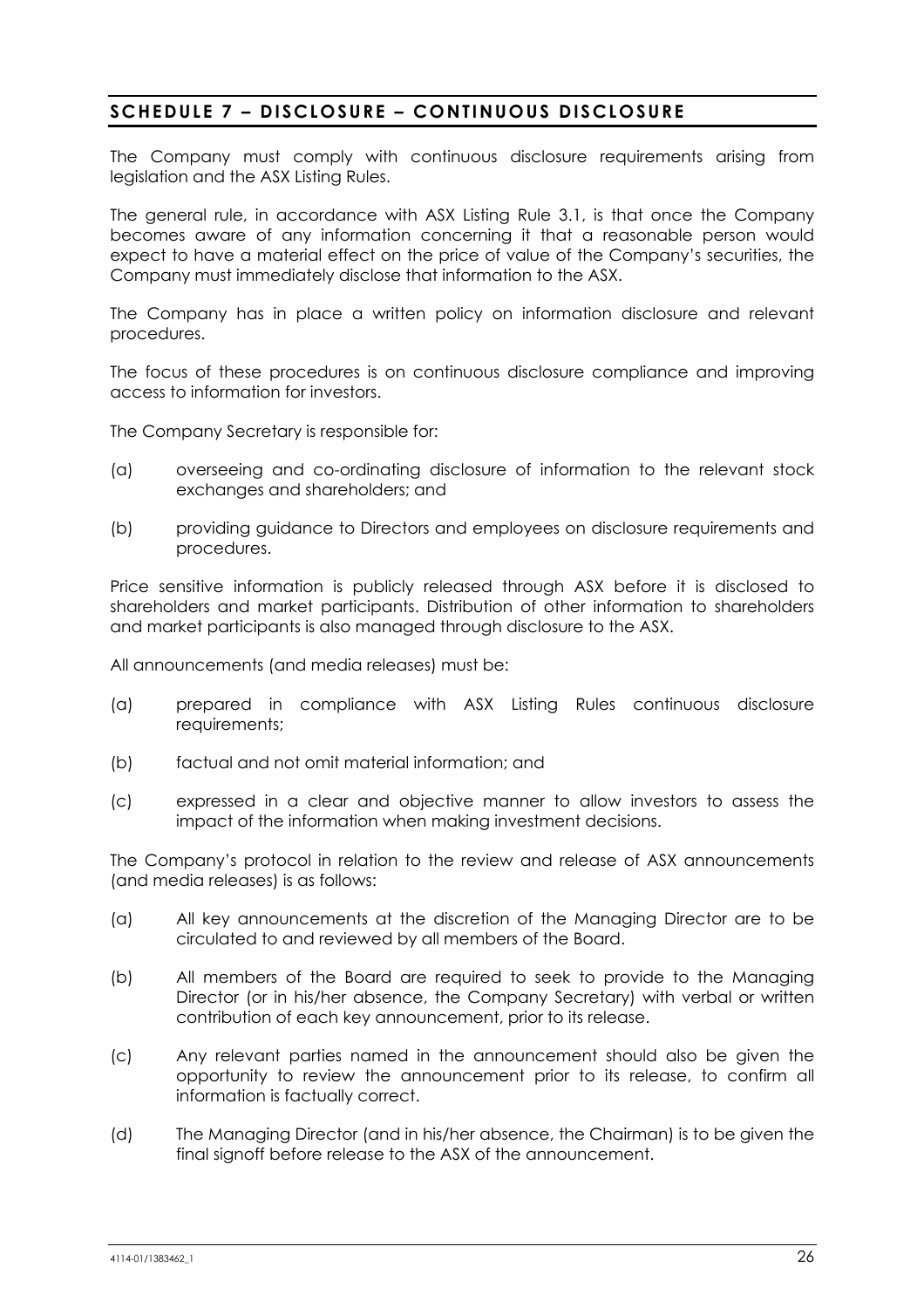Information is posted on the Company's website after the ASX confirms an announcement has been made, with the aim of making the information readily accessible to the widest audience.

The Company Secretary is to maintain a copy of all announcements released.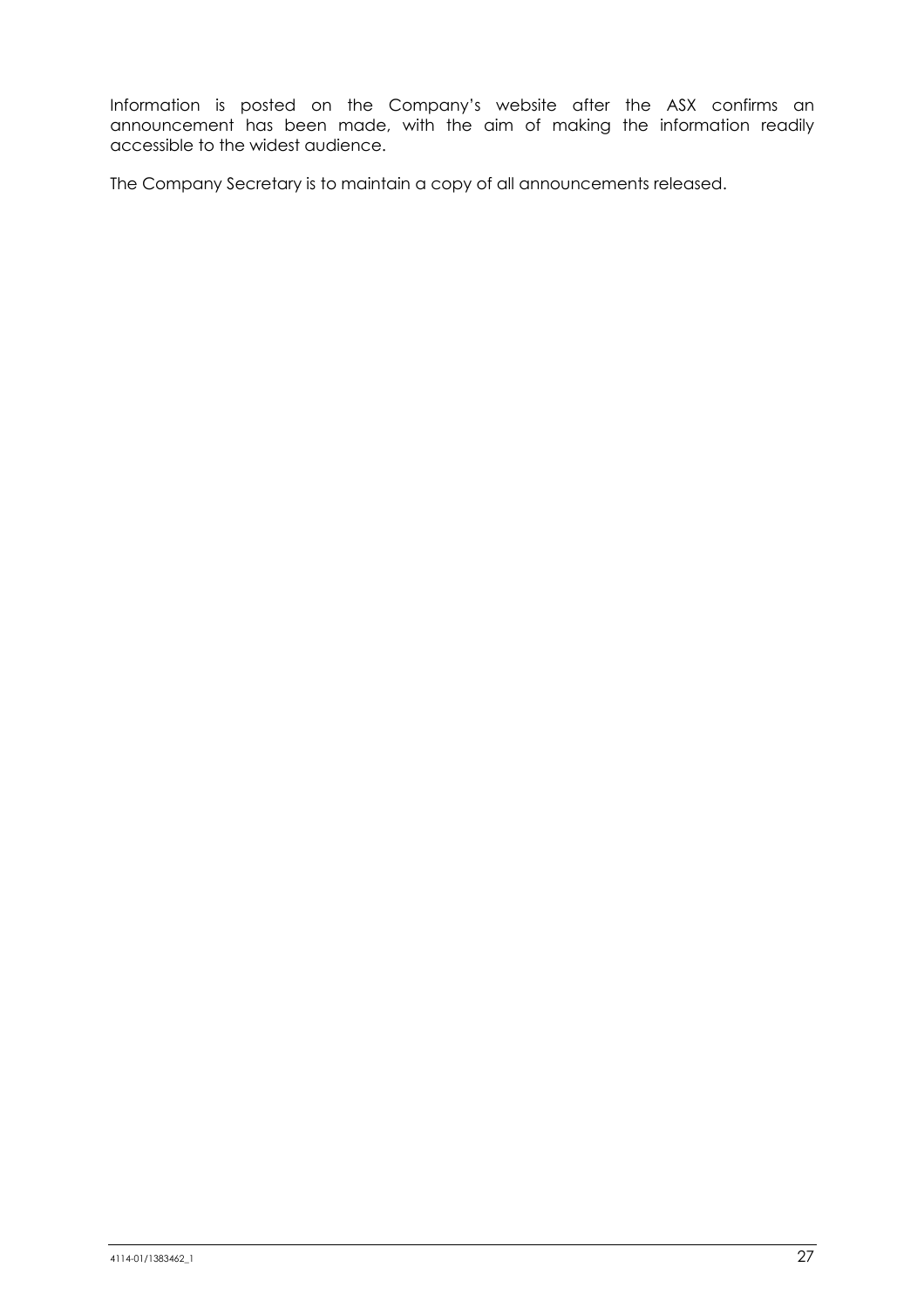# **SCHEDULE 8 – DISCLOSURE – RISK MANAGEMENT**

#### **1. DISCLOSURE – RISK MANAGEMENT REVIEW PROCEDURE AND INTERNAL COMPLIANCE AND CONTROL**

The Board determines the Company's "risk profile" and is responsible for overseeing and approving risk management strategy and policies, internal compliance and internal control.

The Board has delegated to the Audit and Risk Committee responsibility for implementing the risk management system.

The Audit and Risk Committee will submit particular matters to the Board for its approval or review. Among other things it will:

- (a) oversee the Company's risk management systems, practices and procedures to ensure effective risk identification and management and compliance with internal guidelines and external requirements;
- (b) assist management to determine whether it has any material exposure to economic, environmental and/or social sustainability risks (as those terms are defined in the ASX Corporate Governance Council's *Corporate Governance Principles and Recommendations*) and, if it does, how it manages, or intends to manage, those risks;
- (c) assist management to determine the key risks to the businesses and prioritise work to manage those risks; and
- (d) review reports by management on the efficiency and effectiveness of risk management and associated internal compliance and control procedures.

The Company's process of risk management and internal compliance and control includes:

- (a) identifying and measuring risks that might impact upon the achievement of the Company's goals and objectives, and monitoring the environment for emerging factors and trends that affect these risks;
- (b) formulating risk management strategies to manage identified risks, and designing and implementing appropriate risk management policies and internal controls; and
- (c) monitoring the performance of, and improving the effectiveness of, risk management systems and internal compliance and controls, including regular assessment of the effectiveness of risk management and internal compliance and control.

To this end, comprehensive practises are in place that are directed towards achieving the following objectives:

- (a) compliance with applicable laws and regulations:
- (b) preparation of reliable published financial information; and
- (c) implementation of risk transfer strategies where appropriate eg insurance.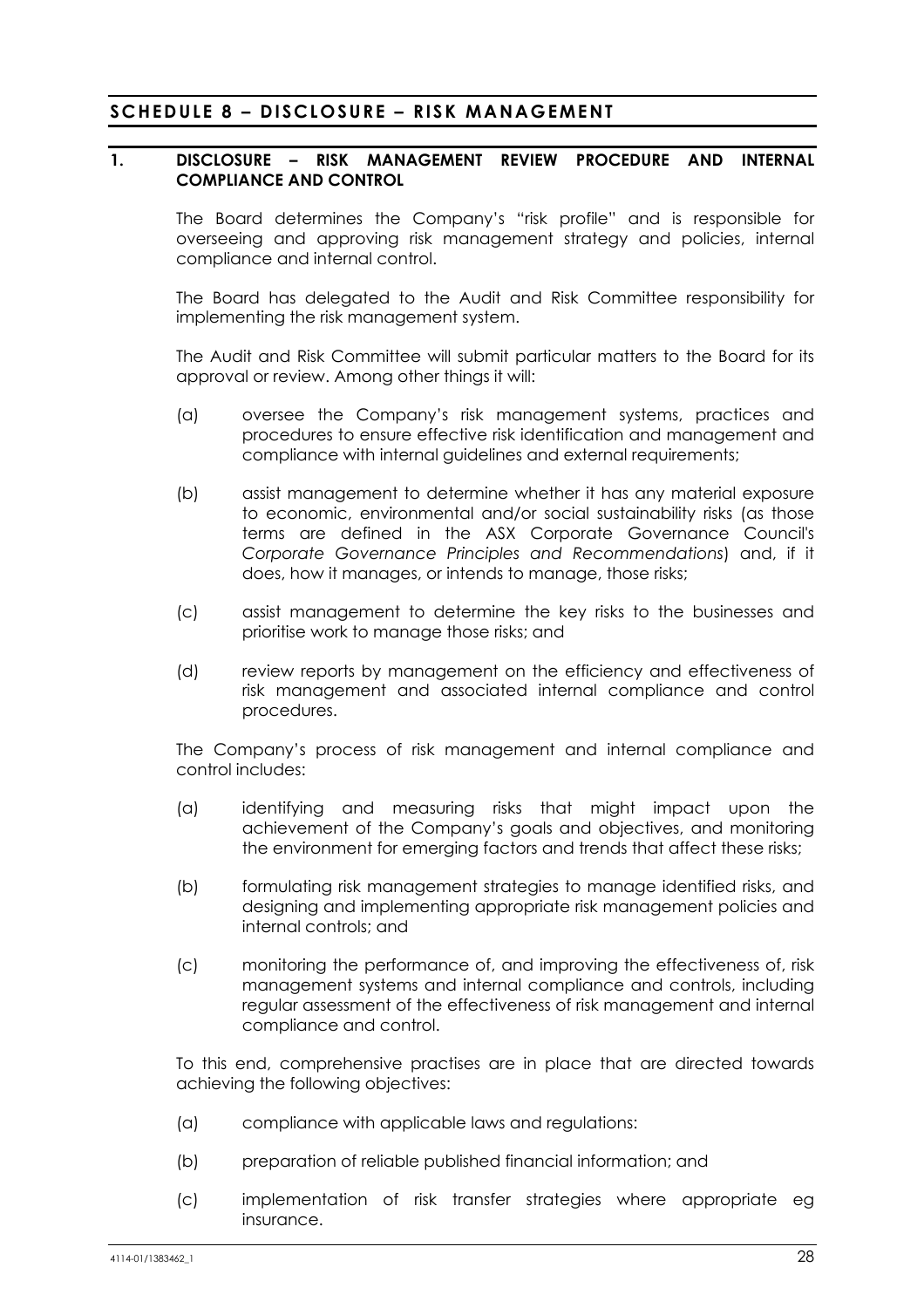The responsibility for undertaking and assessing risk management and internal control effectiveness is delegated to management. Management is required to assess risk management and associated internal compliance and control procedures and report back at each Audit and Risk Committee at least annually.

The Board will review assessments of the effectiveness of risk management and internal compliance and control at least annually.

The Company must disclose at least annually whether the Board (or a committee of the Board) has completed a review of the Company's risk management framework to satisfy itself that it continues to be sound.

The Company will disclose if it has any material exposure to economic, environmental and/or social sustainability risks (as those terms are defined in the ASX Corporate Governance Council's *Corporate Governance Principles and Recommendations*) and, if it does, how it manages, or intends to manage, those risks.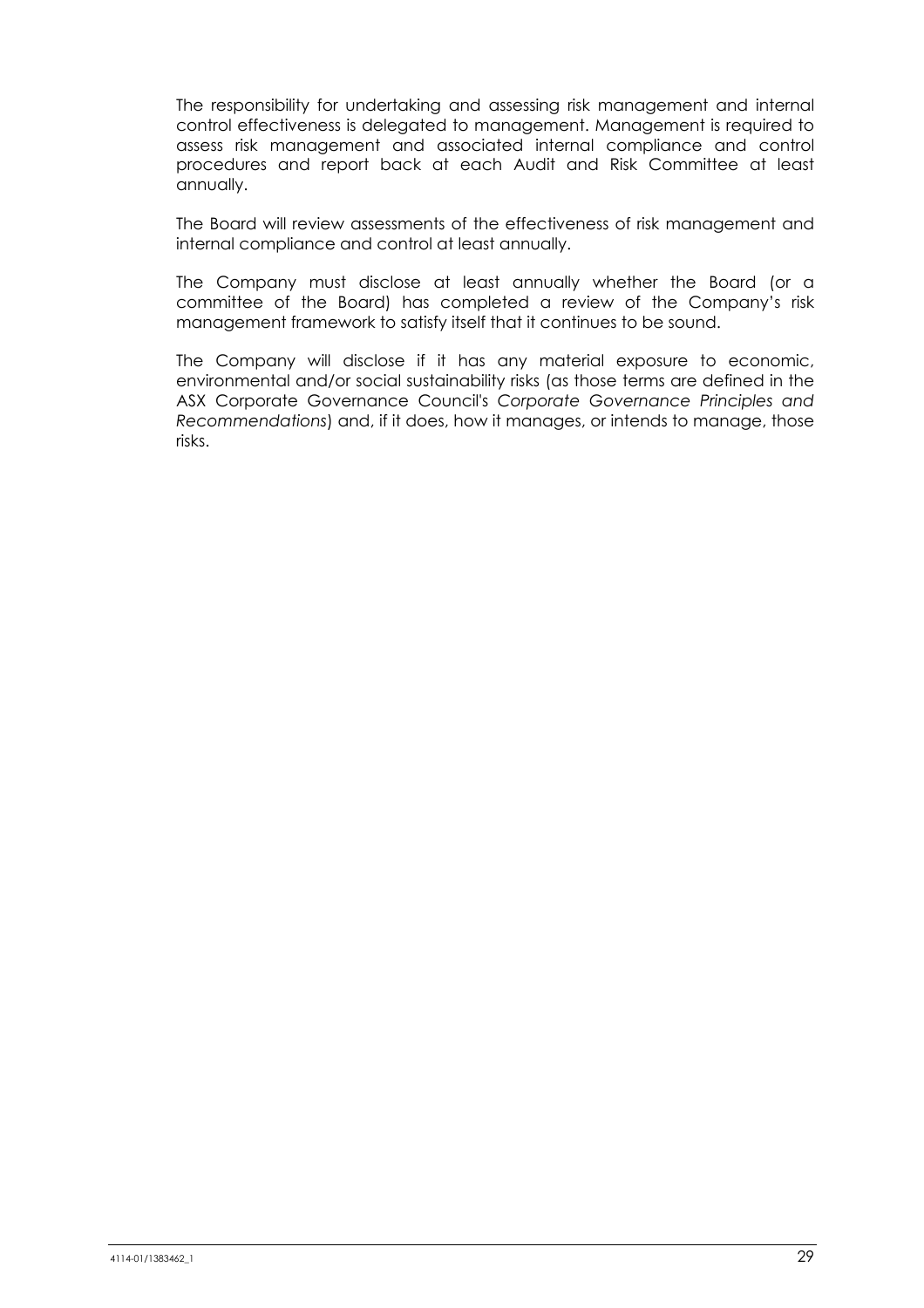# **SCHEDULE 9 – TRADING POLICY**

# **1. INTRODUCTION**

These guidelines set out the policy on the sale and purchase of securities in the Company by its Key Management Personnel.

Key Management Personnel are those persons having authority and responsibility for planning, directing and controlling the activities of the entity, directly or indirectly, including any Director (whether executive or otherwise) of that entity.

The Company has determined that its Key Management Personnel are its Directors and those employees directly reporting to the Managing Director.

Key Management Personnel are encouraged to be long-term holders of the Company's securities. However, it is important that care is taken in the timing of any purchase or sale of such securities.

The purpose of these guidelines is to assist Key Management Personnel to avoid conduct known as 'insider trading'. In some respects, the Company's policy extends beyond the strict requirements of the *Corporations Act 2001* (Cth).

# **2. WHAT TYPES OF TRANSACTIONS ARE COVERED BY THIS POLICY?**

This policy applies to both the sale and purchase of any securities of the Company and its subsidiaries on issue from time to time.

# **3. WHAT IS INSIDER TRADING?**

#### **3.1 Prohibition**

Insider trading is a criminal offence. It may also result in civil liability. In broad terms, a person will be guilty of insider trading if:

- (a) that person possesses information which is not generally available to the market and, if it were generally available to the market, would be likely to have a material effect on the price or value of the Company's securities (ie information that is 'price sensitive'); and
- (b) that person:
	- (i) buys or sells securities in the Company; or
	- (ii) procures someone else to buy or sell securities in the Company; or
	- (iii) passes on that information to a third party where that person knows, or ought reasonably to know, that the third party would be likely to buy or sell the securities or procure someone else to buy or sell the securities of the Company.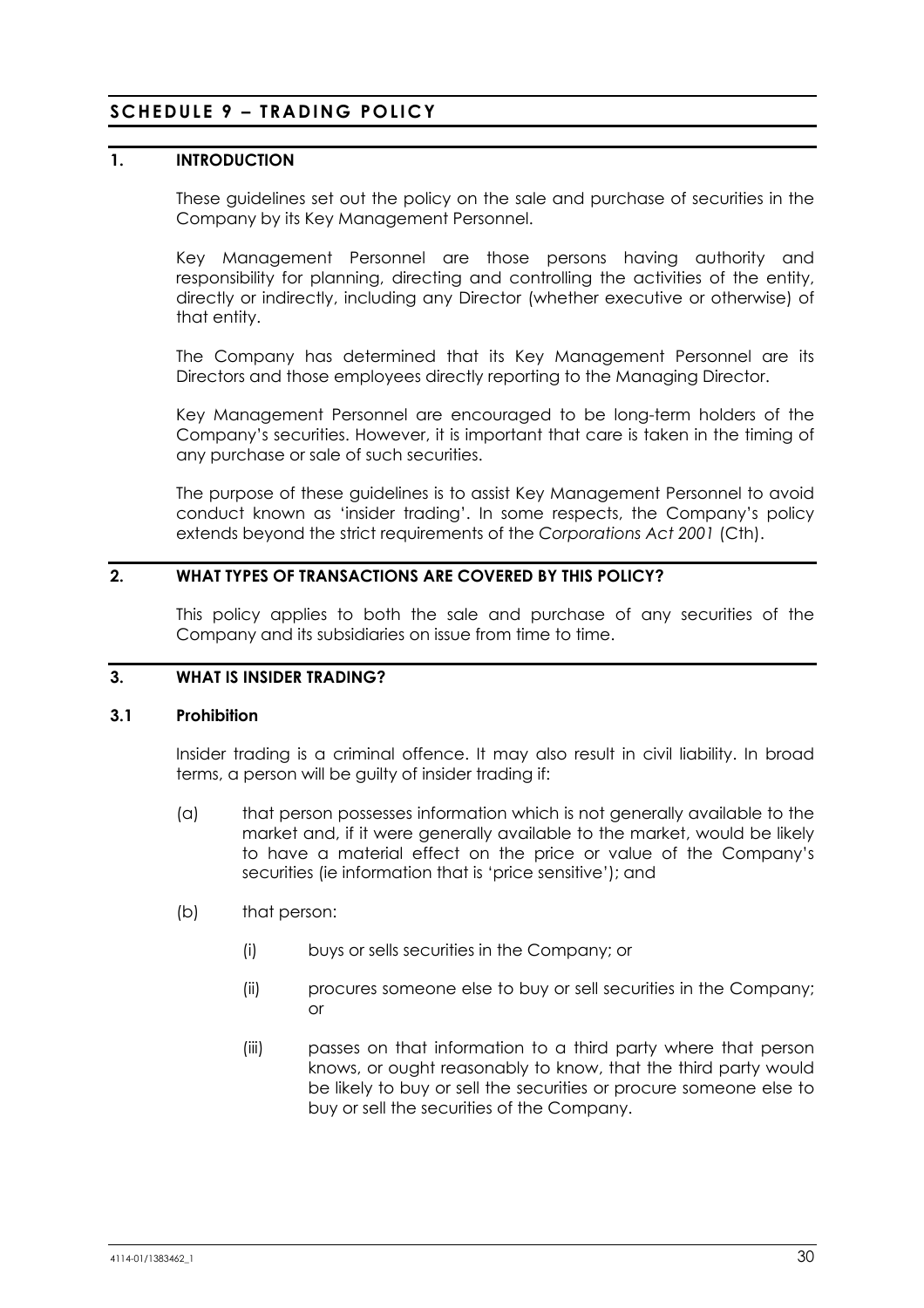# **3.2 Examples**

To illustrate the prohibition described above, the following are possible examples of price sensitive information which, if made available to the market, may be likely to materially affect the price of the Company's securities:

- (a) the Company considering a major acquisition;
- (b) the threat of major litigation against the Company;
- (c) the Company's revenue and profit or loss results materially exceeding (or falling short of) the market's expectations;
- (d) a material change in debt, liquidity or cash flow;
- (e) a significant new development proposal (e.g. new product or technology);
- (f) the grant or loss or a major contract;
- (g) a management or business restructuring proposal;
- (h) a share issue proposal;
- (i) an agreement or option to acquire an interest in a mining tenement, or to enter into a joint venture or farm-in or farm-out arrangement in relation to a mining tenement; and
- (j) significant discoveries, exploration results, or changes in reserve/resource estimates from mining tenements in which the Company has an interest.

#### **3.3 Dealing through third parties**

The insider trading prohibition extends to dealings by individuals through nominees, agents or other associates, such as family members, family trusts and family companies (referred to as "**Associates**" in these guidelines).

#### **3.4 Information however obtained**

It does not matter how or where the person obtains the information – it does not have to be obtained from the Company to constitute inside information.

# **3.5 Employee share schemes**

The prohibition does not apply to acquisitions of shares or options by employees made under employee share or option schemes, nor does it apply to the acquisition of shares as a result of the exercise of options under an employee option scheme. However, the prohibition does apply to the sale of shares acquired under an employee share scheme and also to the sale of shares acquired following the exercise of an option granted under an employee option scheme.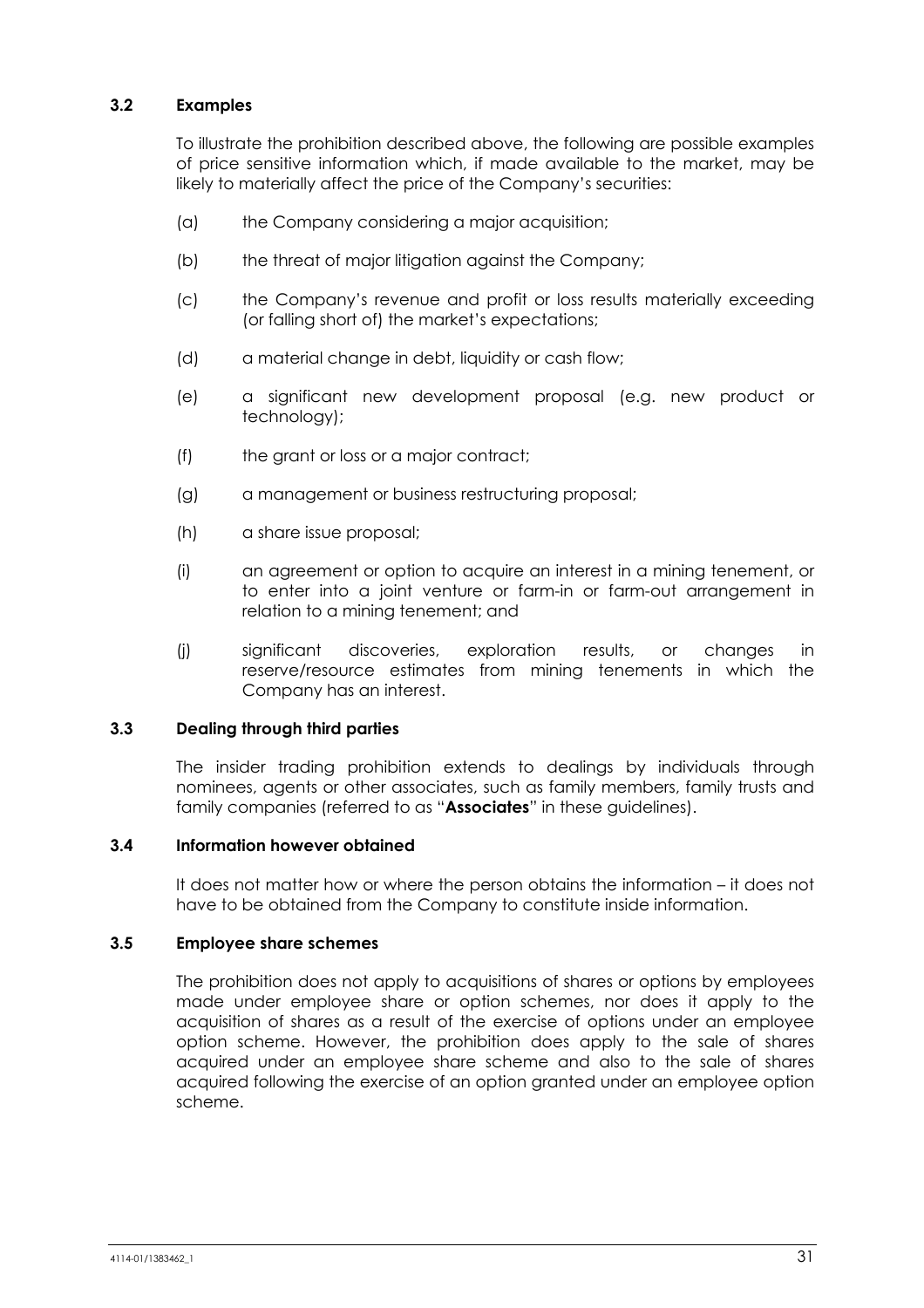# **4. GUIDELINES FOR TRADING IN THE COMPANY'S SECURITIES**

#### **4.1 General rule**

Key Management Personnel must not, except in exceptional circumstances deal in securities of the Company during the following periods:

- (a) two weeks prior to, and 48 hours after the release of the Company's Annual Financial Report;
- (b) two weeks prior to, and 48 hours after the release of the Half Year Financial Report of the Company; and
- (c) two weeks prior to, and 48 hours after the release of the Company's quarterly reports (if applicable),

#### (together the **Closed Periods**).

The Company may at its discretion vary this rule in relation to a particular Closed Periods by general announcement to all Key Management Personnel either before or during the Closed Periods. However, if a Key Management Personnel is in possession of price sensitive information which is not generally available to the market, then he or she must not deal in the Company's securities at **any** time.

#### **4.2 No short-term trading in the Company's securities**

Key Management Personnel should never engage in short-term trading of the Company's securities except for the exercise of options where the shares will be sold shortly thereafter.

# **4.3 Securities in other companies**

Buying and selling securities of other companies with which the Company may be dealing is prohibited where an individual possesses information which is not generally available to the market and is 'price sensitive'. For example, where an individual is aware that the Company is about to sign a major agreement with another company, they should not buy securities in either the Company or the other company.

# **4.4 Exceptions**

- (a) Key Management Personnel may at any time:
	- (i) acquire ordinary shares in the Company by conversion of securities giving a right of conversion to ordinary shares;
	- (ii) acquire Company securities under a bonus issue made to all holders of securities of the same class;
	- (iii) acquire Company securities under a dividend reinvestment, or top-up plan that is available to all holders or securities of the same class;
	- (iv) acquire, or agree to acquire or exercise options under an employee incentive scheme (as that term is defined in the ASX Listing Rules);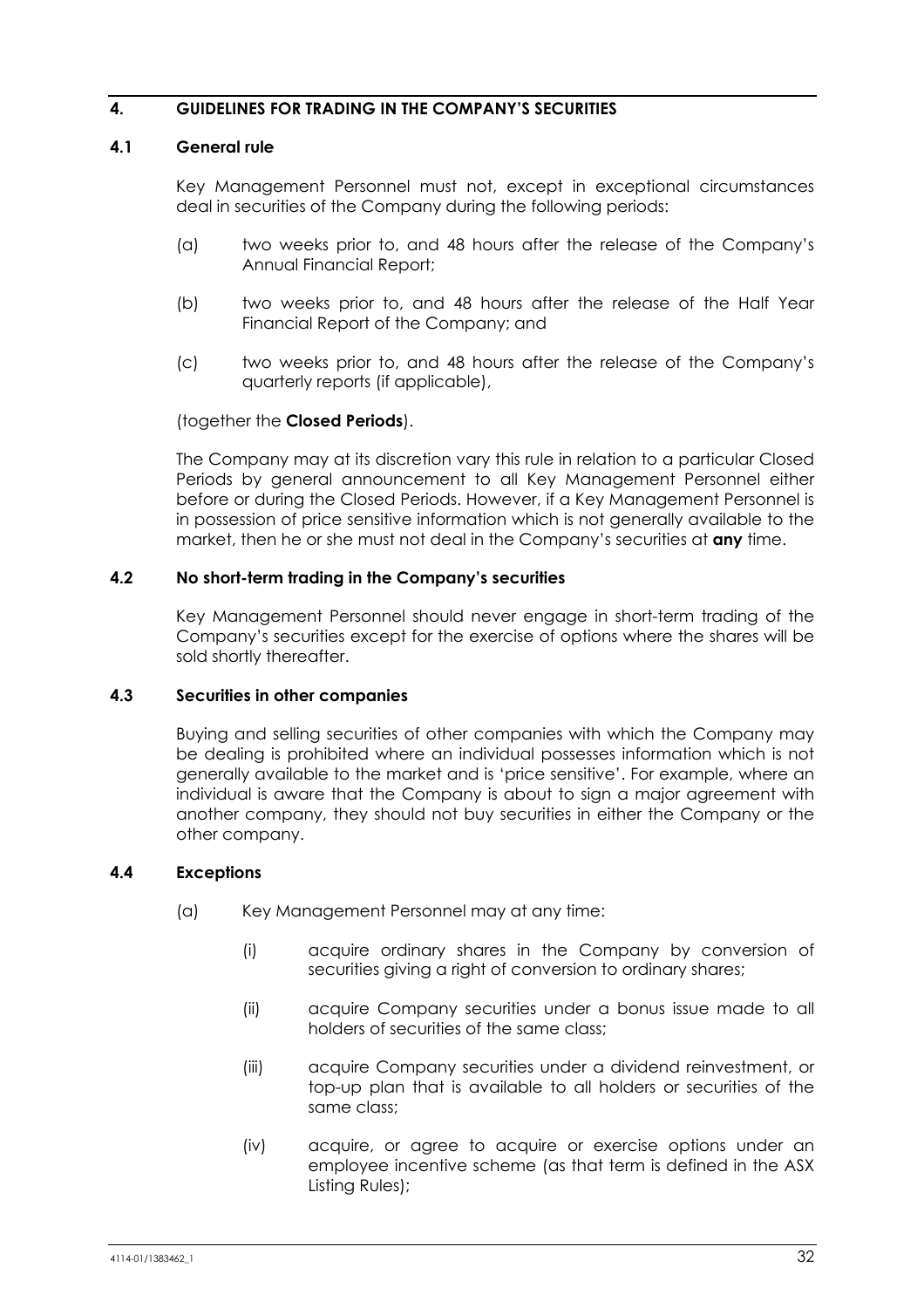- (v) withdraw ordinary shares in the Company held on behalf of the Key Management Personnel in an employee incentive scheme (as that term is defined in the ASX Listing Rules) where the withdrawal is permitted by the rules of that scheme;
- (vi) acquire ordinary shares in the Company as a result of the exercise of options held under an employee option scheme;
- (vii) transfer securities of the Company already held into a superannuation fund or other saving scheme in which the restricted person is a beneficiary;
- (viii) make an investment in, or trade in units of, a fund or other scheme (other than a scheme only investing in the securities of the Company) where the assets of the fund or other scheme are invested at the discretion of a third party;
- (ix) where a restricted person is a trustee, trade in the securities of the Company by that trust, provided the restricted person is not a beneficiary of the trust and any decision to trade during a prohibited period is taken by the other trustees or by the investment managers independently of the restricted person;
- (x) undertake to accept, or accept, a takeover offer;
- (xi) trade under an offer or invitation made to all or most of the security holders, such as a rights issue, a security purchase plan, a dividend or distribution reinvestment plan and an equal access buy-back, where the plan that determines the timing and structure of the offer has been approved by the Board. This includes decisions relating to whether or not to take up the entitlements and the sale of entitlements required to provide for the take up of the balance of entitlements under a renounceable pro rata issue;
- (xii) dispose of securities of the Company resulting from a secured lender exercising their rights, for example, under a margin lending arrangement;
- (xiii) exercise (but not sell securities following exercise) an option or a right under an employee incentive scheme, or convert a convertible security, where the final date for the exercise of the option or right, or the conversion of the security, falls during a prohibited period or the Company has had a number of consecutive prohibited periods and the restricted person could not reasonably have been expected to exercise it at a time when free to do so; or
- (xiv) trade under a non-discretionary trading plan for which prior written clearance has been provided in accordance with procedures set out in this Policy.
- (b) In respect of any share or option plans adopted by the Company, it should be noted that it is not permissible to provide the exercise price of options by selling the shares acquired on the exercise of these options unless the sale of those shares occurs outside the periods specified in paragraph 4.1.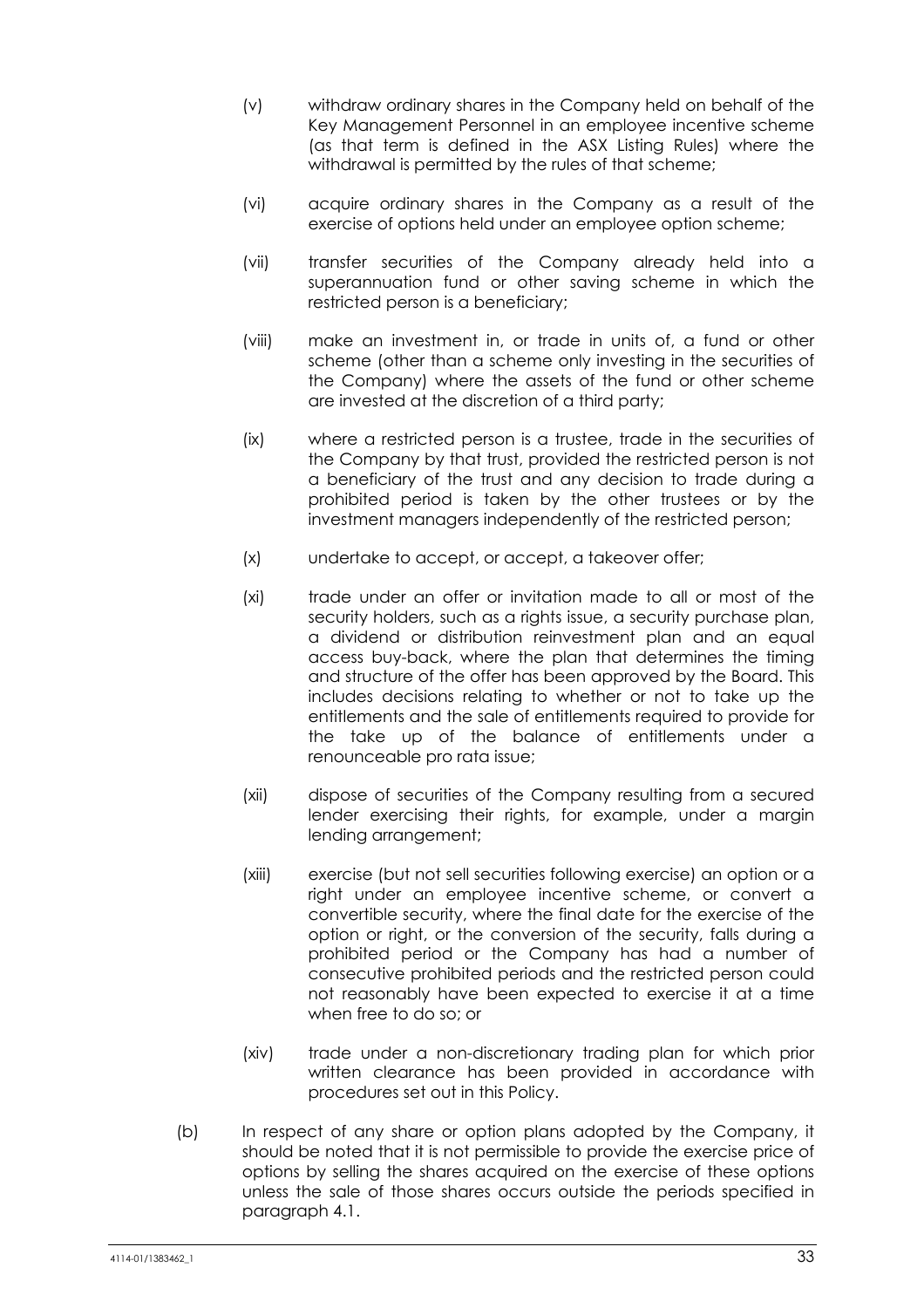Were this is to occur at a time when the person possessed inside information, then the sale of Company securities would be a breach of insider trading laws, even though the person's decision to sell was not influenced by the inside information that the person possessed and the person may not have made a profit on the sale. Where Company securities are provided to a lender as security by way of mortgage or charge, a sale that occurs under that mortgage or charge as a consequence of default would not breach insider trading laws.

# **4.5 Notification of periods when Key Management Personnel are not permitted to trade**

The Company Secretary will endeavour to notify all Key Management Personnel of the times when they are not permitted to buy or sell the Company's securities as set out in paragraph 4.1.

# **5. APPROVAL AND NOTIFICATION REQUIREMENTS**

#### **5.1 Approval requirements**

- (a) Any Key Management Personnel (other than the Chairman) wishing to buy, sell or exercise rights in relation to the Company's securities must obtain the prior written approval of the Chairman or the Board before doing so.
- (b) If the Chairman wishes to buy, sell or exercise rights in relation to the Company's securities, the Chairman must obtain the prior approval of the Board before doing so.

#### **5.2 Approvals to buy or sell securities**

- (a) All requests to buy or sell securities as referred to in paragraph 5.1 must include the intended volume of securities to be purchased or sold and an estimated time frame for the sale or purchase.
- (b) Copies of written approvals must be forwarded to the Company Secretary prior to the approved purchase or sale transaction.

# **5.3 Notification**

Subsequent to approval obtained in accordance with paragraphs 5.1 and 5.2, any Key Management Personnel who (or through his or her Associates) buys, sells, or exercises rights in relation to Company securities **must** notify the Company Secretary in writing of the details of the transaction within two (2) business days of the transaction occurring. This notification obligation **operates at all times** and includes applications for acquisitions of shares or options by employees made under employee share or option schemes and also applies to the acquisition of shares as a result of the exercise of options under an employee option scheme.

#### **5.4 Key Management Personnel sales of securities**

Key Management Personnel need to be mindful of the market perception associated with any sale of Company securities and possibly the ability of the market to absorb the volume of shares being sold. With this in mind, the management of the sale of any significant volume of Company securities (ie a volume that would represent a volume in excess of 10% of the total securities held by the seller prior to the sale, or a volume to be sold that would be in excess of 10% of the average daily traded volume of the shares of the Company on the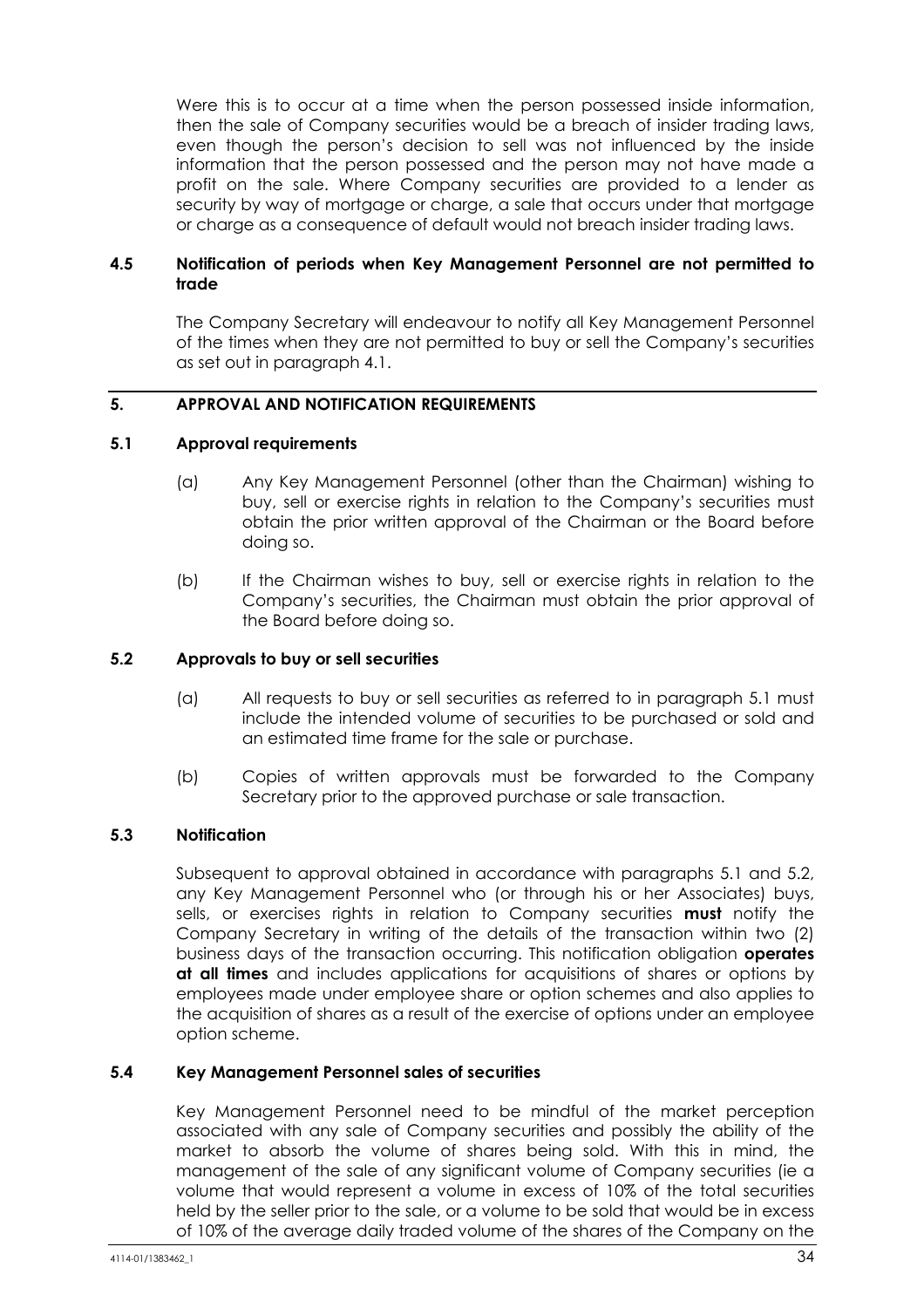ASX for the preceding 20 trading days) by a Key Management Personnel needs to be discussed with the Board and the Company's legal advisers prior to the execution of any sale. These discussions need to be documented in the form of a file note, to be retained by the Company Secretary.

#### **5.5 Exemption from Closed Periods restrictions due to exceptional circumstance**

Key Management Personnel who are not in possession of inside information in relation to the Company, may be given prior written clearance by the Managing Director (or in the case of the Managing Director by all other members of the Board) to sell or otherwise dispose of Company securities in a Closed Period where the person is in severe financial hardship or where there are exceptional circumstances as set out in this policy.

#### **5.6 Severe financial hardship or exceptional circumstances**

The determination of whether a Key Management Personnel is in severe financial hardship will be made by the Managing Director (or in the case of the Managing Director by all other members of the Board).

A financial hardship or exceptional circumstances determination can only be made by examining all of the facts and if necessary obtaining independent verification of the facts from banks, accountants or other like institutions.

# **5.7 Financial hardship**

Key Management Personnel may be in severe financial hardship if they have a pressing financial commitment that cannot be satisfied other than by selling the securities of the Company.

In the interests of an expedient and informed determination by the Managing Director (or all other members of the Board as the context requires), any application for an exemption allowing the sale of Company securities in a Closed Period based on financial hardship must be made in writing stating all of the facts and be accompanied by copies of relevant supporting documentation, including contact details of the person's accountant, bank and other such independent institutions (where applicable).

Any exemption, if issued, will be in writing and shall contain a specified time period during which the sale of securities can be made.

# **5.8 Exceptional circumstances**

Exceptional circumstances may apply to the disposal of Company securities by a Key Management Personnel if the person is required by a court order, a court enforceable undertaking for example in a bona fide family settlement, to transfer or sell securities of the Company, or there is some other overriding legal or regulatory requirement to do so.

Any application for an exemption allowing the sale of Company securities in a Closed Period based on exceptional circumstances must be made in writing and be accompanied by relevant court and/or supporting legal documentation (where applicable).

Any exemption, if issued, will be in writing and shall contain a specified time period during which the sale of securities can be made.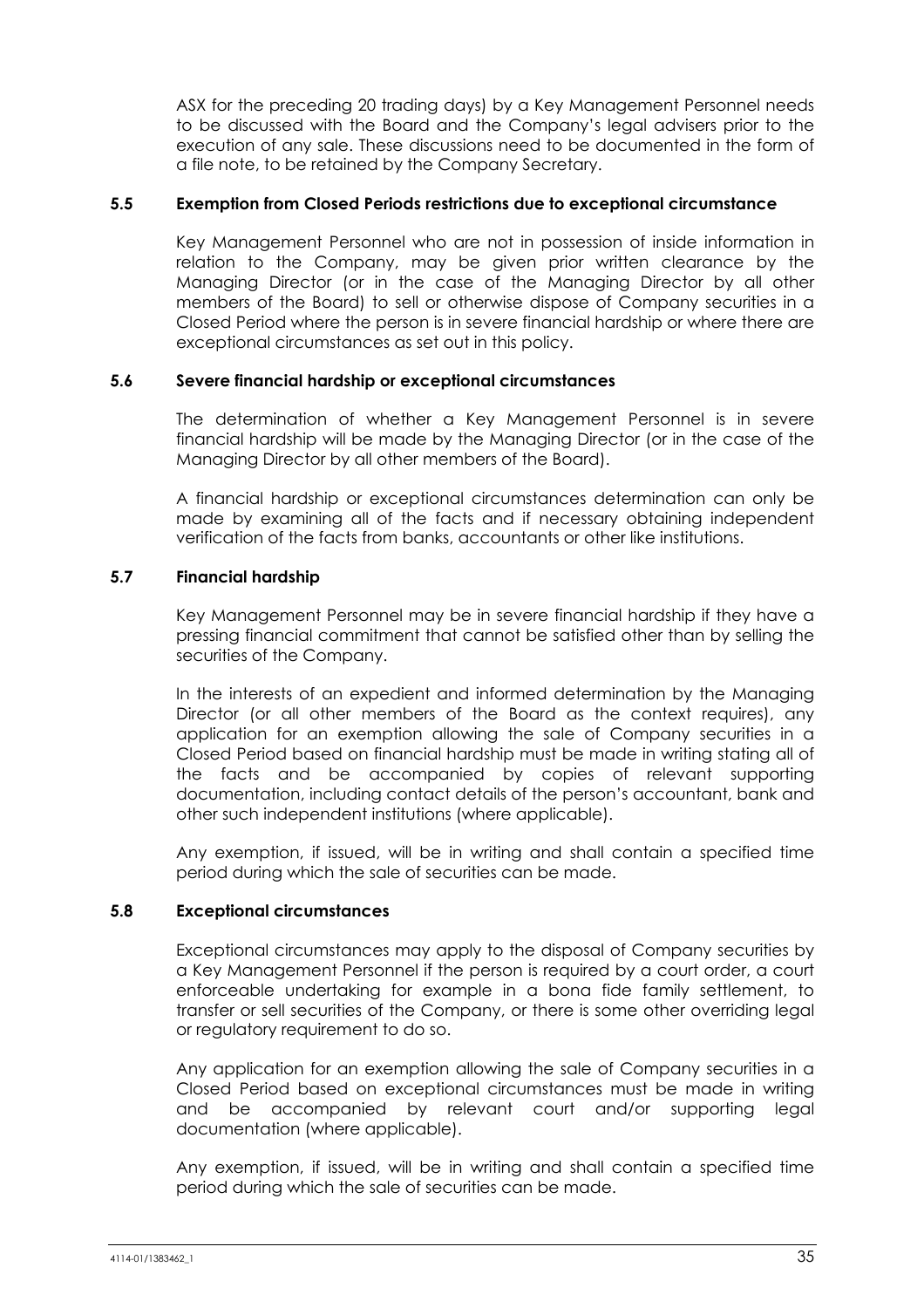# **6. ASX NOTIFICATION FOR DIRECTORS**

The ASX Listing Rules require the Company to notify the ASX within 5 business days after any dealing in securities of the Company (either personally or through an Associate) which results in a change in the relevant interests of a Director in the securities of the Company. The Company has made arrangements with each Director to ensure that the Director promptly discloses to the Company Secretary all the information required by the ASX.

# **7. EFFECT OF COMPLIANCE WITH THIS POLICY**

Compliance with these guidelines for trading in the Company's securities does not absolve that individual from complying with the law, which must be the overriding consideration when trading in the Company's securities.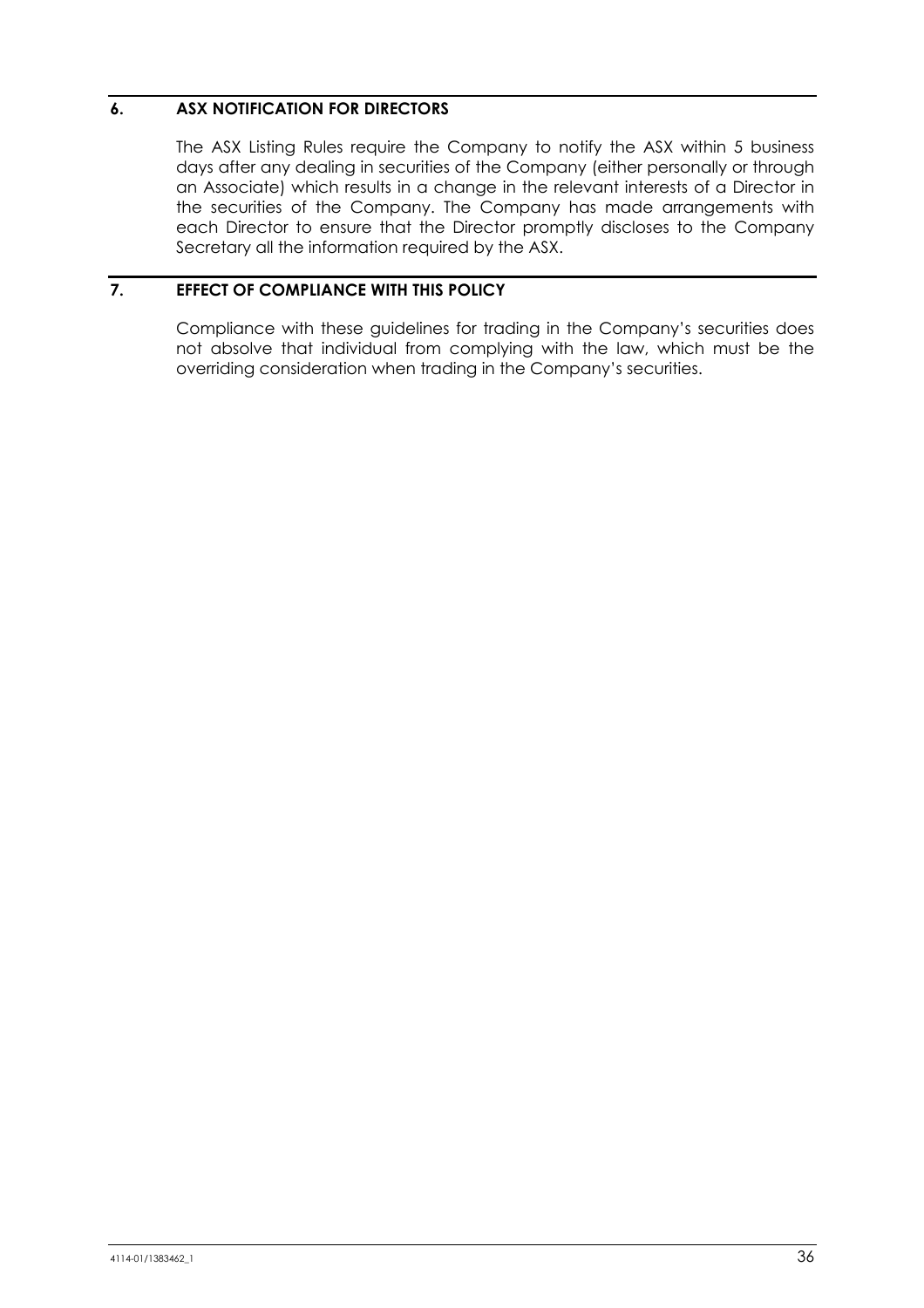# **SCHEDULE 10 – DIVERSITY POLICY**

# **1. INTRODUCTION**

The Company and all its related bodies corporate are committed to workplace diversity.

The Company recognises the benefits arising from employee and Board diversity, including a broader pool of high quality employees, improving employee retention, accessing different perspectives and ideas and benefiting from all available talent.

Diversity includes, but is not limited to, gender, age, ethnicity and cultural background.

To the extent practicable, the Company will consider the recommendations and guidance provided in the ASX Corporate Governance Council's *Corporate Governance Principles and Recommendations* where appropriate to the Company.

The Diversity Policy does not form part of an employee's contract of employment with the Company, nor gives rise to contractual obligations. However, to the extent that the Diversity Policy requires an employee to do or refrain from doing something and at all times subject to legal obligations, the Diversity Policy forms a direction of the Company with which an employee is expected to comply.

# **2. OBJECTIVES**

The Diversity Policy provides a framework for the Company to achieve:

- (a) a diverse and skilled workforce, leading to continuous improvement in service delivery and achievement of corporate goals;
- (b) a workplace culture characterised by inclusive practices and behaviours for the benefit of all staff;
- (c) improved employment and career development opportunities for women;
- (d) a work environment that values and utilises the contributions of employees with diverse backgrounds, experiences and perspectives through improved awareness of the benefits of workforce diversity and successful management of diversity; and
- (e) awareness in all staff of their rights and responsibilities with regards to fairness, equity and respect for all aspects of diversity,

(collectively, the **Objectives**).

The Diversity Policy does not impose on the Company, its directors, officers, agents or employee any obligation to engage in, or justification for engaging in, any conduct which is illegal or contrary to any anti-discrimination or equal employment opportunity legislation or laws in any State or Territory of Australia or of any foreign jurisdiction.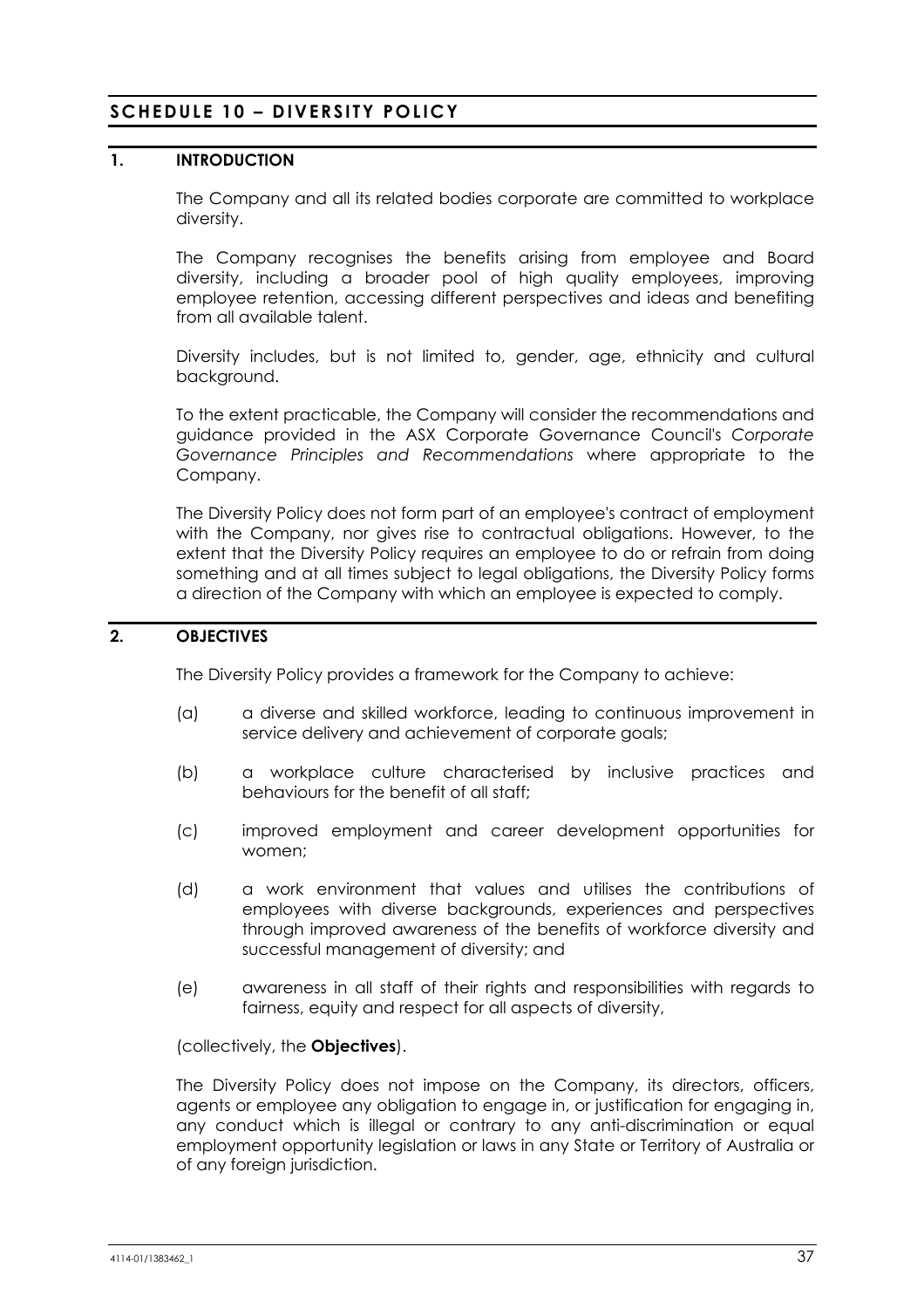# **3. RESPONSIBILITIES**

#### **3.1 The Board's commitment**

The Board is committed to workplace diversity and supports representation of women at the senior level of the Company and on the Board where appropriate.

The Board is responsible for developing measurable objectives and strategies to meet the objectives of the Diversity Policy (**Measurable Objectives**) and monitoring the progress of the Measurable Objectives through the monitoring, evaluation and reporting mechanisms listed below. The Board shall annually assess any Measurable Objectives (if any), and the Company's progress towards achieving them.

The Board should also set Measurable Objectives for achieving gender diversity and monitor their achievement.

The Board will consider conducting all Board appointment processes in a manner that promotes gender diversity, including establishing a structured approach for identifying a pool of candidates, using external experts where necessary.

#### **3.2 Strategies**

The Company's diversity strategies may include:

- (a) recruiting from a diverse pool of candidates for all positions, including senior management and the Board;
- (b) reviewing succession plans to ensure an appropriate focus on diversity;
- (c) identifying specific factors to take account of in recruitment and selection processes to encourage diversity;
- (d) developing programs to develop a broader pool of skilled and experienced senior management and Board candidates, including, workplace development programs, mentoring programs and targeted training and development;
- (e) developing a culture which takes account of domestic responsibilities of employees; and
- (f) any other strategies the Board develops from time to time.

#### **4. MONITORING AND EVALUATION**

The Chairman will monitor the scope and currency of this policy.

The Company is responsible for implementing, monitoring and reporting on the Measurable Objectives.

Measurable Objectives (if any) as set by the Board will be included in the annual key performance indicators for the Chief Executive Officer/Managing Director and senior executives.

In addition, the Board will review progress against the Measurable Objectives (if any) as a key performance indicator in its annual performance assessment.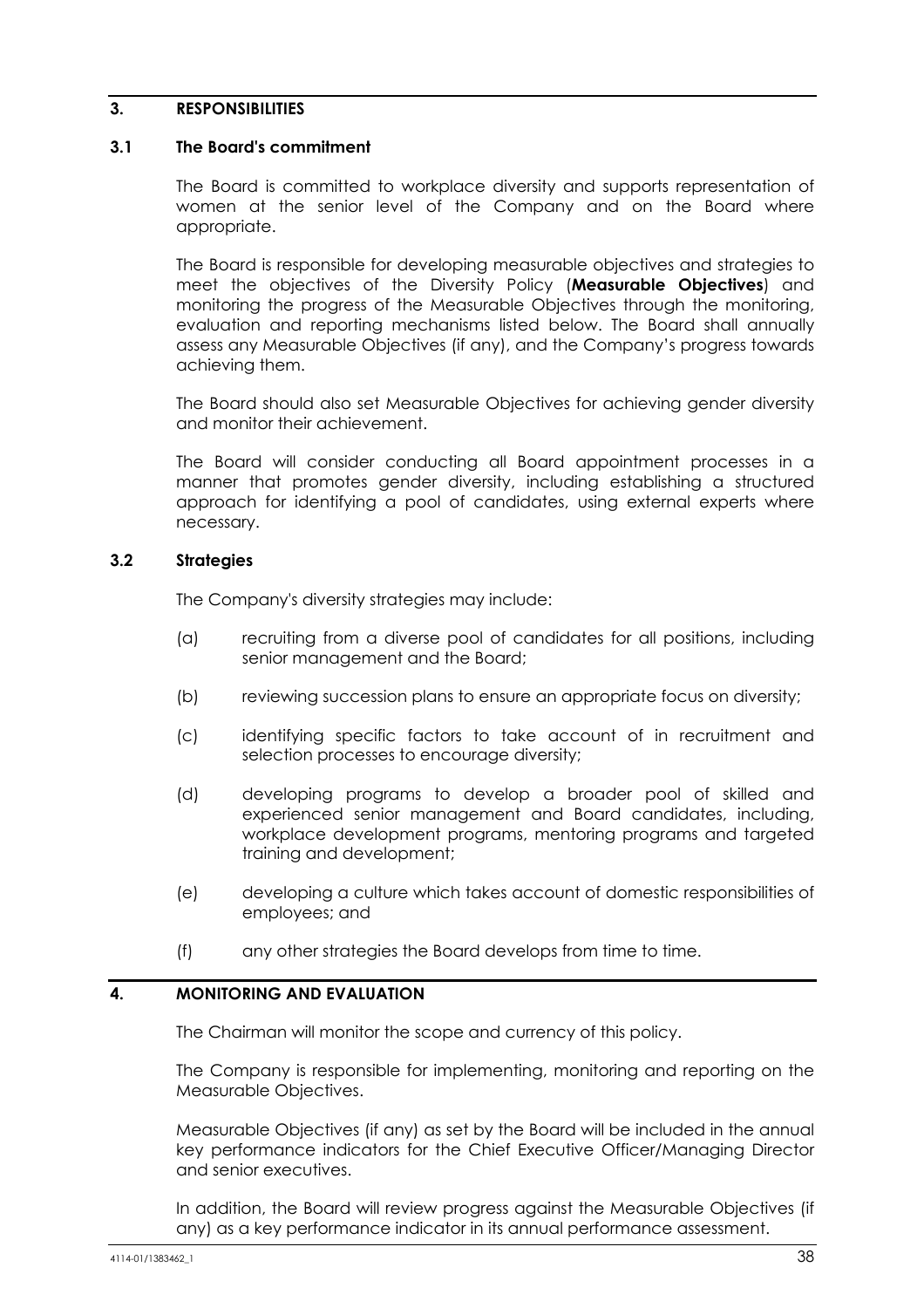# **5. REPORTING**

The Company will disclose, for each financial year:

- (a) any Measurable Objectives set by the Board;
- (b) progress against these Measurable Objectives; and
- (c) either:
	- (i) the respective proportions of men and women on the Board, in senior executive positions (including how the Company has defined "senior executive" for these purposes) and across the whole Company; or
	- (ii) if the entity is a "relevant employer" under the Workplace Gender Equality Act, the entity's most recent "Gender Equality Indicators", as defined in the Workplace Gender Equality Act.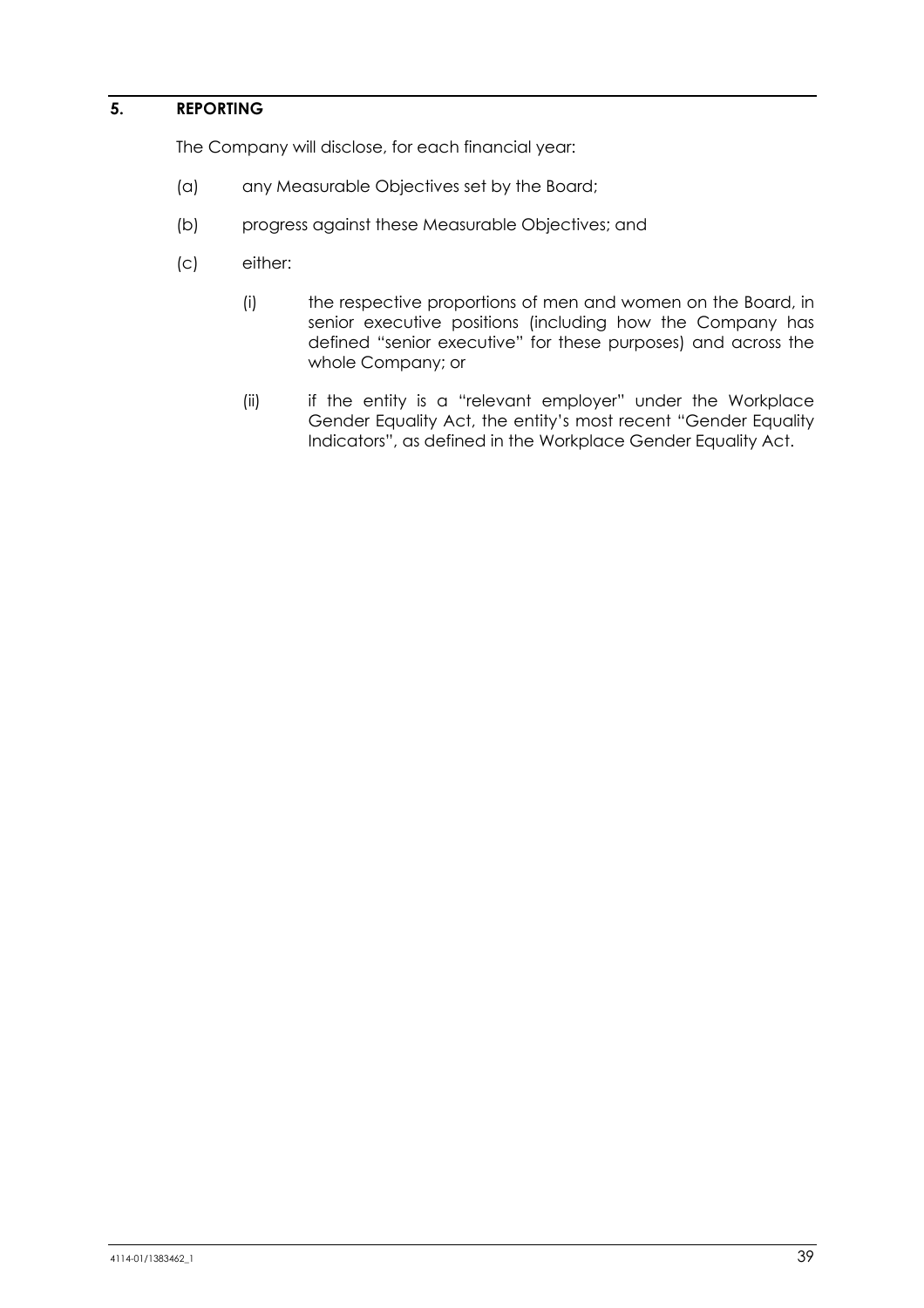# **SCHEDULE 11 – SHAREHOLDER COMMUNICATIONS STRATEGY**

The Board of the Company aims to ensure that the shareholders are informed of all major developments affecting the Company's state of affairs.

Information is communicated to shareholders through:

- 1. the Annual Report delivered by post or via email (if requested by the shareholder) and which is also released to Australian Securities Exchange (**ASX**) and placed on the Company's website;
- 2. the half yearly report which is released to ASX and also placed on the Company's website;
- 3. the quarterly reports which are released to ASX and also placed on the Company's website;
- 4. disclosures and announcements made to the ASX copies of which are placed on the Company's website;
- 5. notices and explanatory statements of Annual General Meetings (**AGM**) and General Meetings (**GM**) copies of which are released to ASX and placed on the Company's website;
- 6. the Chairman's address and the Managing Director's address made at the AGMs and the GMs, copies of which are released to ASX and placed on the Company's website;
- 7. the Company's website on which the Company posts all announcements which it makes to the ASX; and
- 8. the auditor's lead engagement partner being present at the AGM to answer questions from shareholders about the conduct of the audit and the preparation and content of the auditor's report.

As part of the Company's developing investor relations program, Shareholders can register with the Company to receive email notifications of when an announcement is made by the Company to the ASX, including the release of the Annual Report, half yearly reports and quarterly reports. Links are made available to the Company's website on which all information provided to the ASX is immediately posted.

Shareholders are encouraged to participate at all GMs and AGMs of the Company. Upon the despatch of any notice of meeting to Shareholders, the Company Secretary shall send out material with that notice of meeting stating that all Shareholders are encouraged to participate at the meeting.

Historical Annual Reports of the Company are provided on the Company's website.

Shareholders queries should be referred to the Company Secretary in the first instance.